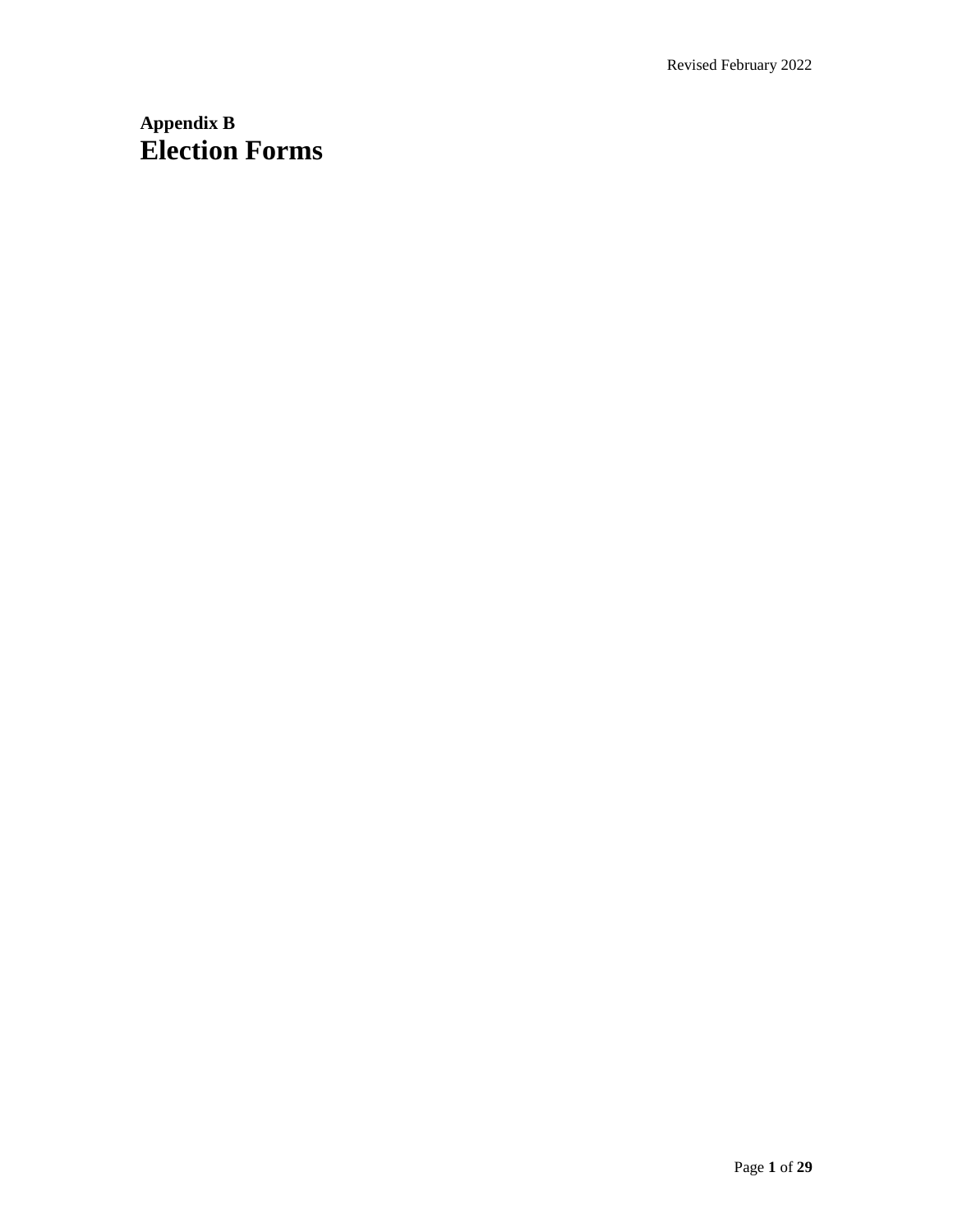# **Form 1**  $\frac{222}{13(1)}$ **Declaration of Election Official**

|    | (name of community)                                                                                                                                                                                                                  |    |
|----|--------------------------------------------------------------------------------------------------------------------------------------------------------------------------------------------------------------------------------------|----|
|    | $\mathbf{I}$ ,<br>$\rule{1em}{0.15mm}$ of                                                                                                                                                                                            | in |
|    | (civic address/description of land)<br>(full name)                                                                                                                                                                                   |    |
|    | Manitoba, solemnly declare that:                                                                                                                                                                                                     |    |
| 1. | $for \frac{1}{(name of community)}$<br>I am the<br><u> 1980 - Jan James James Barbara, martxa a filosofoar a filosofoar a filosofoar a filosofoar a filosofoar a fi</u><br>(name of election office)<br>connection with an election. | in |
| 2. | I am legally qualified to act in that capacity for the community.                                                                                                                                                                    |    |
| 3. | I will preserve the secrecy of the ballot.                                                                                                                                                                                           |    |
| 4. | I have not received and will not accept any inducement to perform those duties<br>and responsibilities otherwise than faithfully, impartially and in accordance<br>with the law.                                                     |    |
| 5. | I will act faithfully in the office without fear, favour or affection and will truly,<br>faithfully and impartially, and to the best of my knowledge and ability execute<br>the office to which I am appointed.                      |    |
|    | And I make this solemn declaration conscientiously believing it to be true and<br>knowing that it is of the same force and effect as if made under oath, and by virtue of<br>The Manitoba Evidence Act.                              |    |
|    | Declared before me at the                                                                                                                                                                                                            |    |
|    | Community of<br>in the<br>Province of Manitoba this                                                                                                                                                                                  |    |
|    | day of<br>20                                                                                                                                                                                                                         |    |
|    | (month)                                                                                                                                                                                                                              |    |
|    |                                                                                                                                                                                                                                      |    |
|    | (signature of person authorized to administer oath)<br>(signature of person making declaration)                                                                                                                                      |    |
|    |                                                                                                                                                                                                                                      |    |
|    | My Commission expires: _________________(where applicable)                                                                                                                                                                           |    |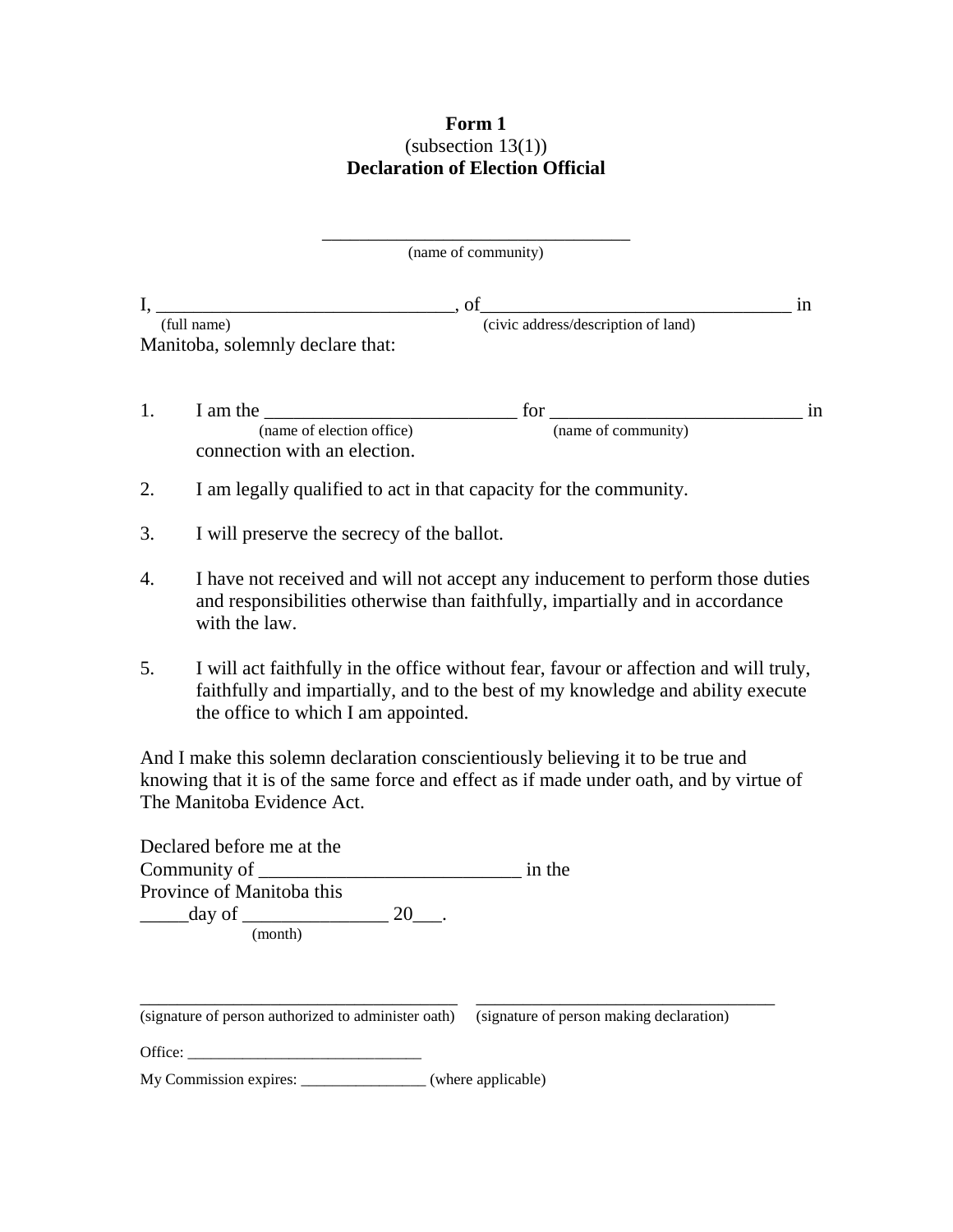# **Form 2**  $\frac{2222221}{19(1)}$ **Voters List 20\_\_**

of

\_\_\_\_\_\_\_\_\_\_\_\_\_\_\_\_\_\_\_\_\_\_\_\_\_\_\_\_\_\_\_\_\_\_\_\_\_\_\_\_\_ (name of community)

| <b>Number</b>  | <b>Name of Voter (surname first)</b> | <b>Civic Address/</b><br><b>Description of Land</b> | <b>Mailing Address</b><br>(if different) |
|----------------|--------------------------------------|-----------------------------------------------------|------------------------------------------|
| $\mathbf{1}$   | Bowles, Harley                       | 20 Lakeview Street                                  |                                          |
| $\mathbf{2}$   | Bowles, Davey                        | 20 Lakeview Street                                  |                                          |
|                |                                      |                                                     |                                          |
| 3              | Bowles, Margaret                     | 20 Lakeview Street                                  |                                          |
| $\overline{4}$ | Clancy, Christopher                  | 15 Popular Street                                   |                                          |
|                |                                      |                                                     |                                          |
|                |                                      |                                                     |                                          |
|                |                                      |                                                     |                                          |
|                |                                      |                                                     |                                          |
|                |                                      |                                                     |                                          |
|                |                                      |                                                     |                                          |
|                |                                      |                                                     |                                          |
|                |                                      |                                                     |                                          |
|                |                                      |                                                     |                                          |
|                |                                      |                                                     |                                          |
|                |                                      |                                                     |                                          |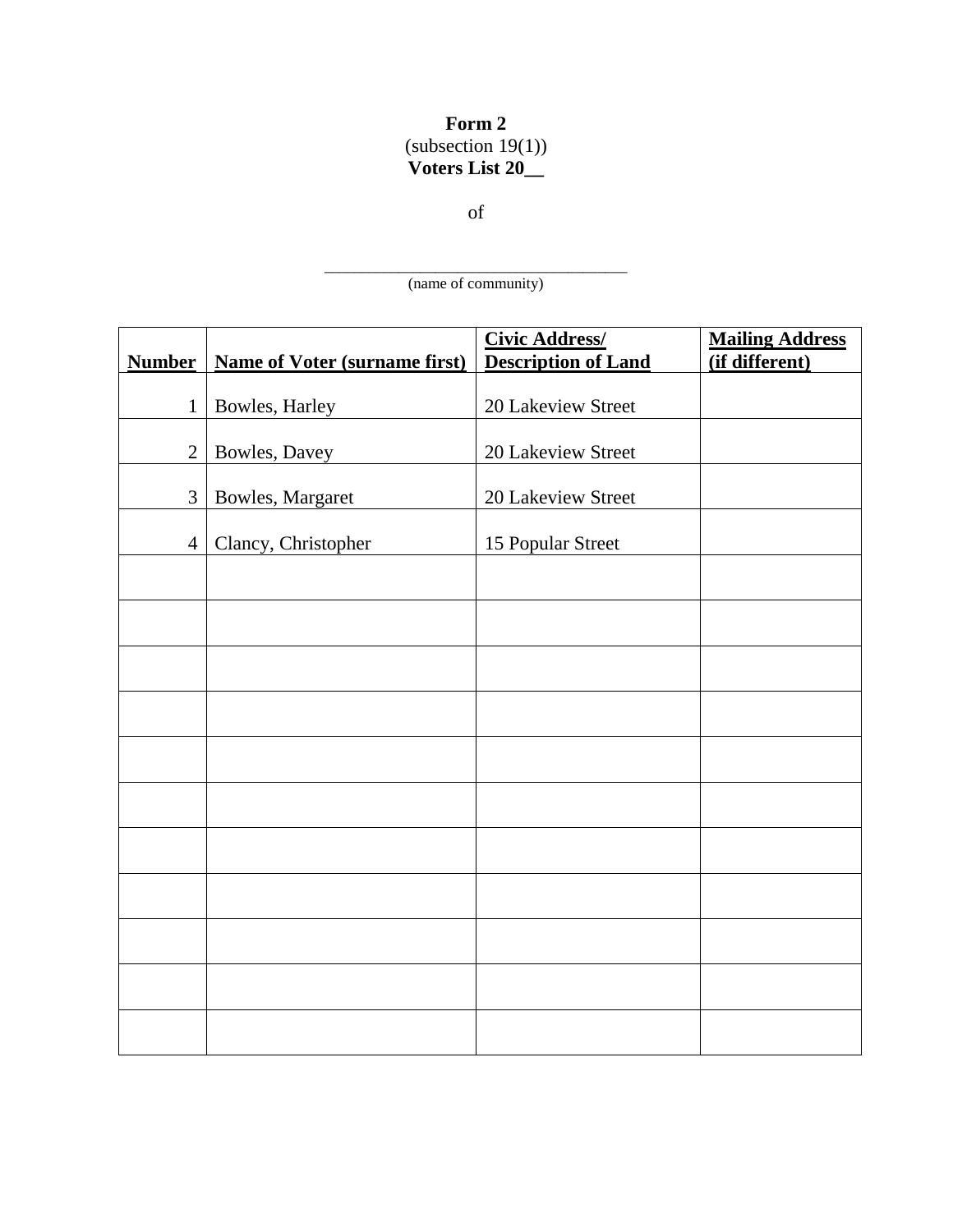#### **Form 3** (section 32) **Notice of Voters List/Personal Security Protection**

\_\_\_\_\_\_\_\_\_\_\_\_\_\_\_\_\_\_\_\_\_\_\_\_\_\_\_\_\_\_\_\_\_\_\_\_\_\_\_ (name of community)

Notice is hereby given that a copy of the VOTERS LIST may be revised at:

 $_{\rm{on}}$   $_{\rm{max}}$  on  $_{\rm{max}}$  . The contract of  $_{\rm{max}}$ (location) (date)

between the hours of \_\_\_\_\_\_\_\_\_ and \_\_\_\_\_\_\_\_.

At this time, the senior election official will be available to update the voters list by:

- (a) adding the names of voters who are entitled to have their name on the list
- (b) deleting the names of persons who are not entitled to have their name on the list
- (c) making such other corrections of errors to the list as required

#### Voter Eligibility

A person is eligible to have their name added to the voters list if they are a:

- 1) Canadian citizen and at least 18 years of age on election day
- 2) resident of the community for at least six months prior to election day

# **Application for Personal Security Protection**

A voter may apply in writing to the senior election official (at the address/fax number below) no later than the state of the state of the state of the state of the state of the state of the state of the state of the state of the state of the state of the state of the state of the state of the state of the st personal information omitted or obscured from the voters list in order to protect the voter's personal security. The application may be submitted in person, by mail or fax and must include your name, civic address/description of land and proof of identity.

#### **All changes to the voters list must be completed on or before** \_\_\_\_\_\_\_\_\_\_\_\_\_\_\_\_.

(date)

Dated at \_\_\_\_\_\_\_\_\_\_\_\_\_\_\_\_\_\_\_\_\_\_\_\_\_ in the Province of Manitoba, on \_\_\_\_\_\_\_\_\_\_\_\_\_. (date)

\_\_\_\_\_\_\_\_\_\_\_\_\_\_\_\_\_\_\_\_\_\_\_\_\_\_\_\_\_\_\_\_\_\_\_\_\_\_ \_\_\_\_\_\_\_\_\_\_\_\_\_\_\_\_\_\_\_\_\_\_\_\_\_\_\_\_\_\_\_\_\_\_\_\_

(name of senior election official) (name of community)

(address)

(phone number) (fax number)

\_\_\_\_\_\_\_\_\_\_\_\_\_\_\_\_\_\_ \_\_\_\_\_\_\_\_\_\_\_\_\_\_\_\_\_\_

\_\_\_\_\_\_\_\_\_\_\_\_\_\_\_\_\_\_\_\_\_\_\_\_\_\_\_\_\_\_\_\_\_\_\_\_\_\_\_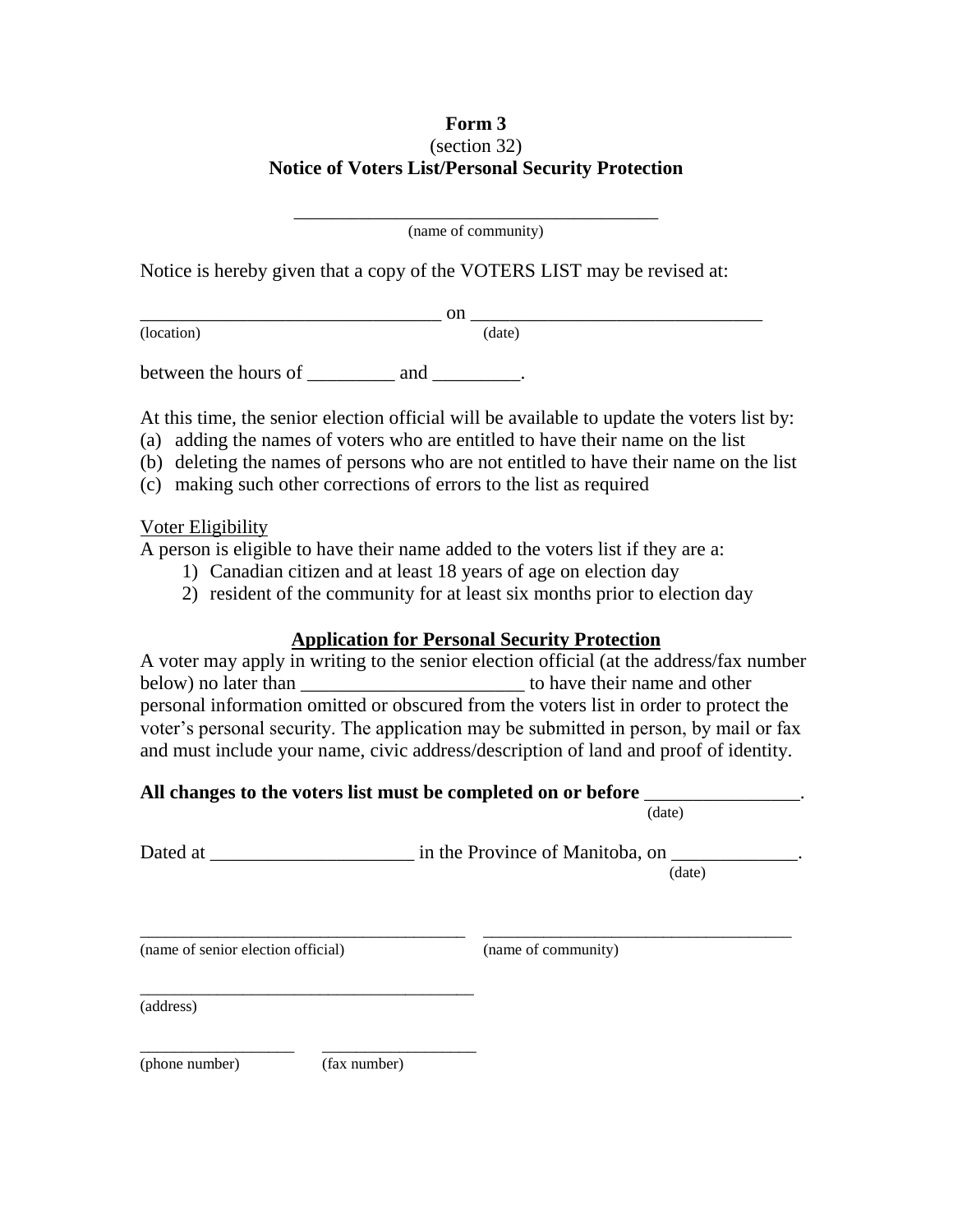## **Form 3A** (section 32) **Annual Public Notice**

#### **Additions to the Voters List and/or Personal Security Protection Requests**

\_\_\_\_\_\_\_\_\_\_\_\_\_\_\_\_\_\_\_\_\_\_\_\_\_\_\_\_\_\_\_\_\_\_\_\_\_\_\_ (name of community)

Notice is hereby given that a copy of the VOTERS LIST may be revised at:

(address)

 $\frac{\text{on}}{\text{(date)}}$ 

between the hours of \_\_\_\_\_\_\_\_ and \_\_\_\_\_\_\_\_.

At this time, the senior election official will be available to update the voters list by:

- (a) adding the names of voters who are entitled to have their name on the list
- (b) deleting the names of persons who are not entitled to have their name on the list
- (c) making such other corrections of errors to the list as required

#### Voter Eligibility

A person is eligible to have their name added to the voters list if they are a:

- 1) Canadian citizen and at least 18 years of age on election day
- 2) resident of the community for at least six months prior to election day

#### **Application for Personal Security Protection**

A voter may apply in writing to the senior election official (at the address/fax number below) to have their name and other personal information omitted or obscured from the voters list in order to protect the voter's personal security. The application may be submitted in person, by mail or fax and must include your name, civic address/ description of land and proof of identity.

| Dated at | in the Province of Manitoba, on |  |  |
|----------|---------------------------------|--|--|
|          |                                 |  |  |

\_\_\_\_\_\_\_\_\_\_\_\_\_\_\_\_\_\_\_\_\_\_\_\_\_\_\_\_\_\_\_\_\_\_\_\_\_\_ \_\_\_\_\_\_\_\_\_\_\_\_\_\_\_\_\_\_\_\_\_\_\_\_\_\_\_\_\_\_\_\_\_\_\_\_

(date)

The next regular election is legislated for October  $\_\_$ , 20 $\_\_$ .

(name of senior election official) (name of community)

\_\_\_\_\_\_\_\_\_\_\_\_\_\_\_\_\_\_\_\_\_\_\_\_\_\_\_\_\_\_\_\_\_\_\_\_\_\_\_

\_\_\_\_\_\_\_\_\_\_\_\_\_\_\_\_\_\_ \_\_\_\_\_\_\_\_\_\_\_\_\_\_\_\_\_\_

(address)

(phone number) (fax number)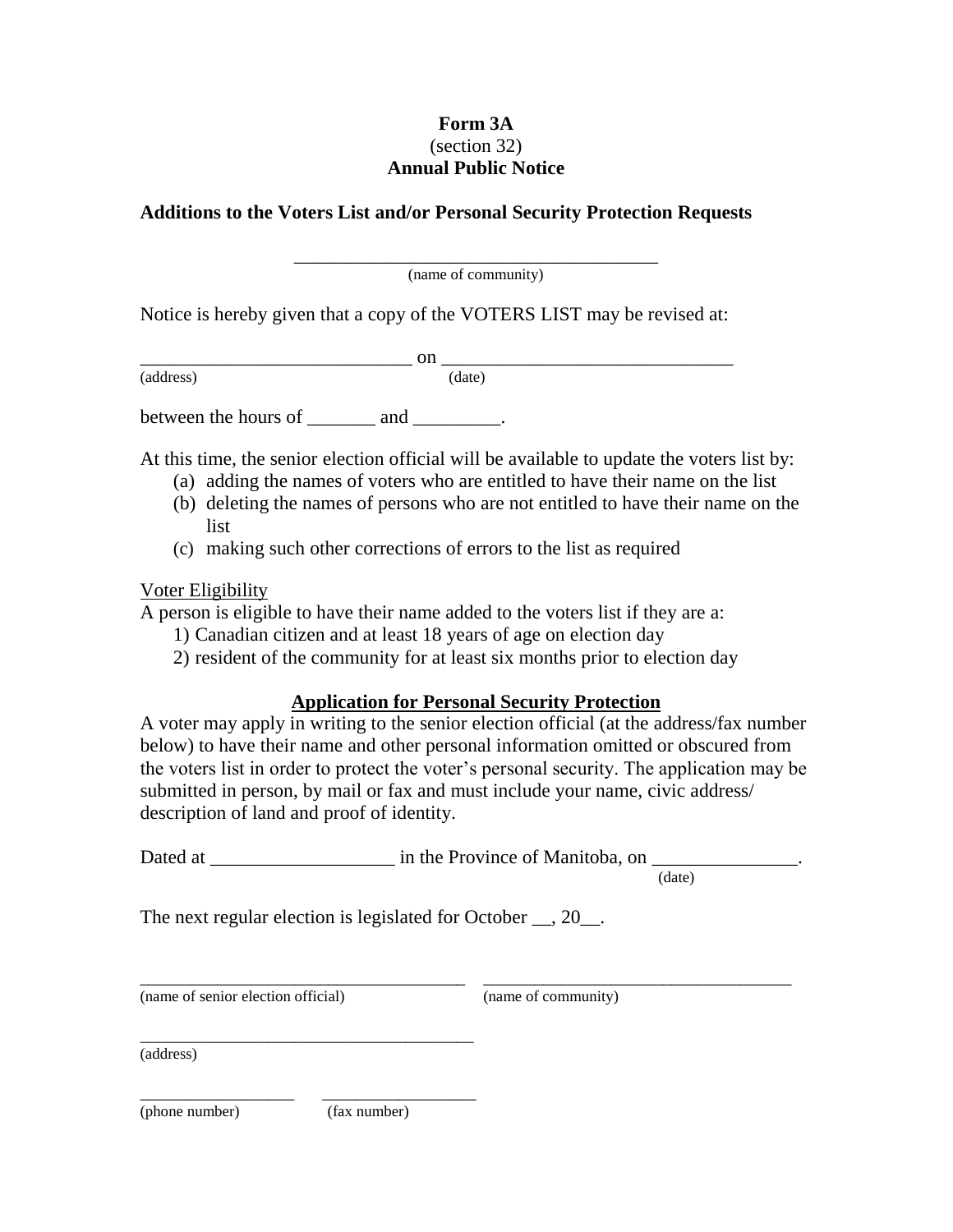#### **Form 4** (section 30) **Application for Personal Security Protection**

## Community:

| 1. Applicant's Name:                  | 2. Phone Number: |
|---------------------------------------|------------------|
| 3. Civic Address/Description of Land: | 4. Postal Code:  |

## **I declare that I am making this application for reasons of personal security and that I:**

- am a Canadian citizen
- am at least 18 years of age on or before election day
- have resided in the community for six months prior to election day
- am not otherwise disqualified by law from voting
- for reasons of personal security I wish to have my personal information omitted or obscured from the voters list and from any other records prepared under the Community Councils Election regulation

(signature of applicant) (date)

# **Applicants are required to provide proof of identity by providing either:**

\_\_\_\_\_\_\_\_\_\_\_\_\_\_\_\_\_\_\_\_\_\_\_\_\_\_\_\_\_\_\_\_\_ \_\_\_\_\_\_\_\_\_\_\_\_\_\_\_\_\_\_

a) an official document issued by a federal, provincial or local government that contains the person's name, civic address and photograph (ex. driver's licence or passport)

\_\_\_\_\_\_\_\_\_\_\_\_\_\_\_\_\_\_\_\_\_\_\_\_\_\_\_\_\_\_\_\_\_\_\_ \_\_\_\_\_\_\_\_\_\_\_\_\_\_\_\_\_\_\_\_\_

b) at least two other documents that provide evidence of the person

Office Use: (Check  $\sqrt{}$ )

 $\Box$  required official identification provided (photocopies accepted)

□ Personal Security Certificate given to voter

**Voter ID number: \_\_\_\_\_\_\_\_\_\_\_\_\_\_\_\_\_\_\_\_**

(signature of senior election official) (date)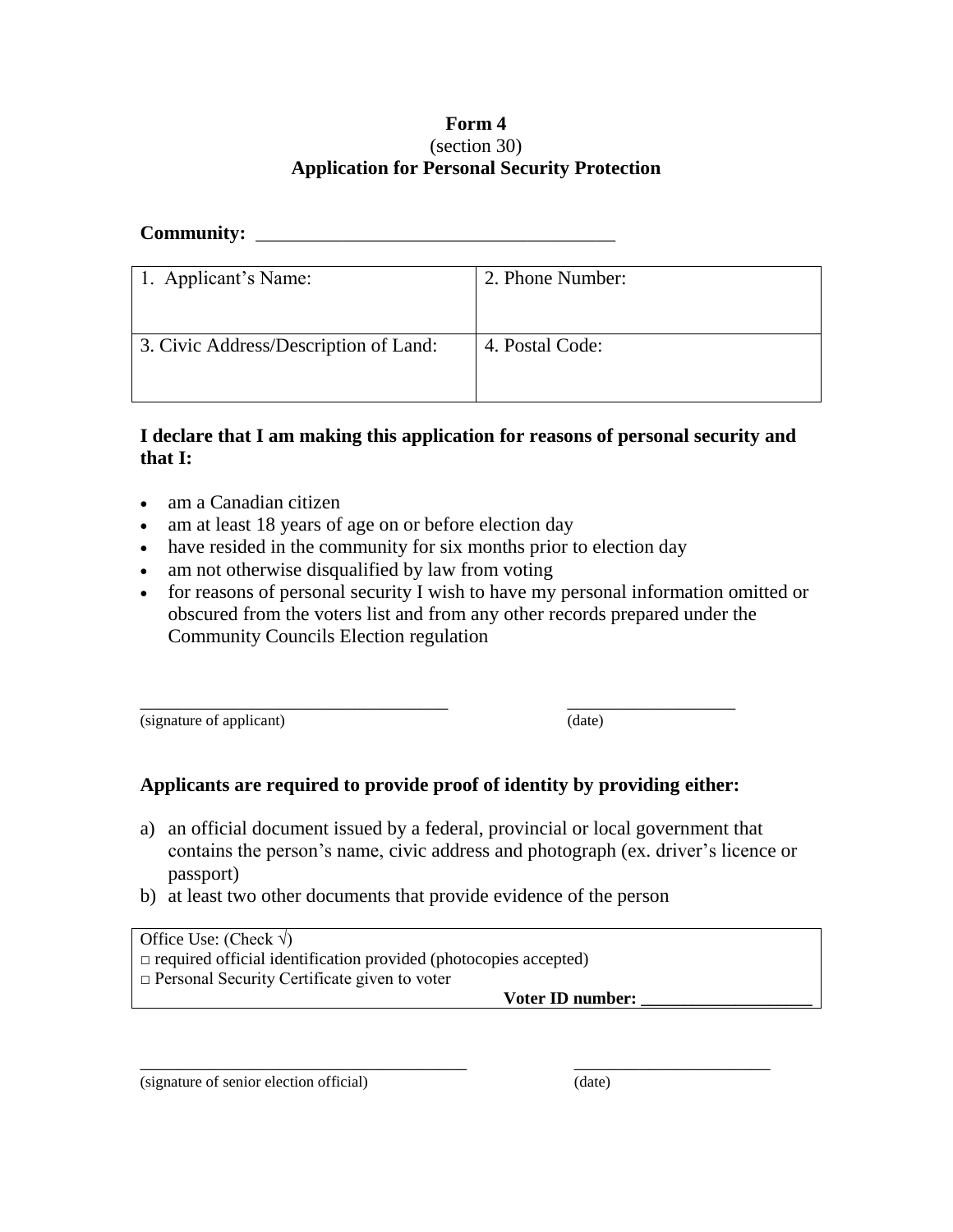**Form 5** (section 30) **Personal Security Certificate**

Community:

Voter Identification Number: \_\_\_\_\_\_\_\_\_\_\_\_\_\_\_\_\_\_\_\_\_\_

Issued on the  $\_\_\_\_$  day of  $\_\_\_\_\_\_$ , 20  $\_\_\_\_\$ . (month)

\_\_\_\_\_\_\_\_\_\_\_\_\_\_\_\_\_\_\_\_\_\_\_\_\_\_\_\_\_\_\_\_\_\_\_\_\_\_

(signature of senior election official)

*As a personal security voter, you may only vote by sealed envelope ballot. You must fill out an application to vote by sealed envelope, if you wish to vote. You must also provide this certificate with the application. Contact your senior election official for more information.*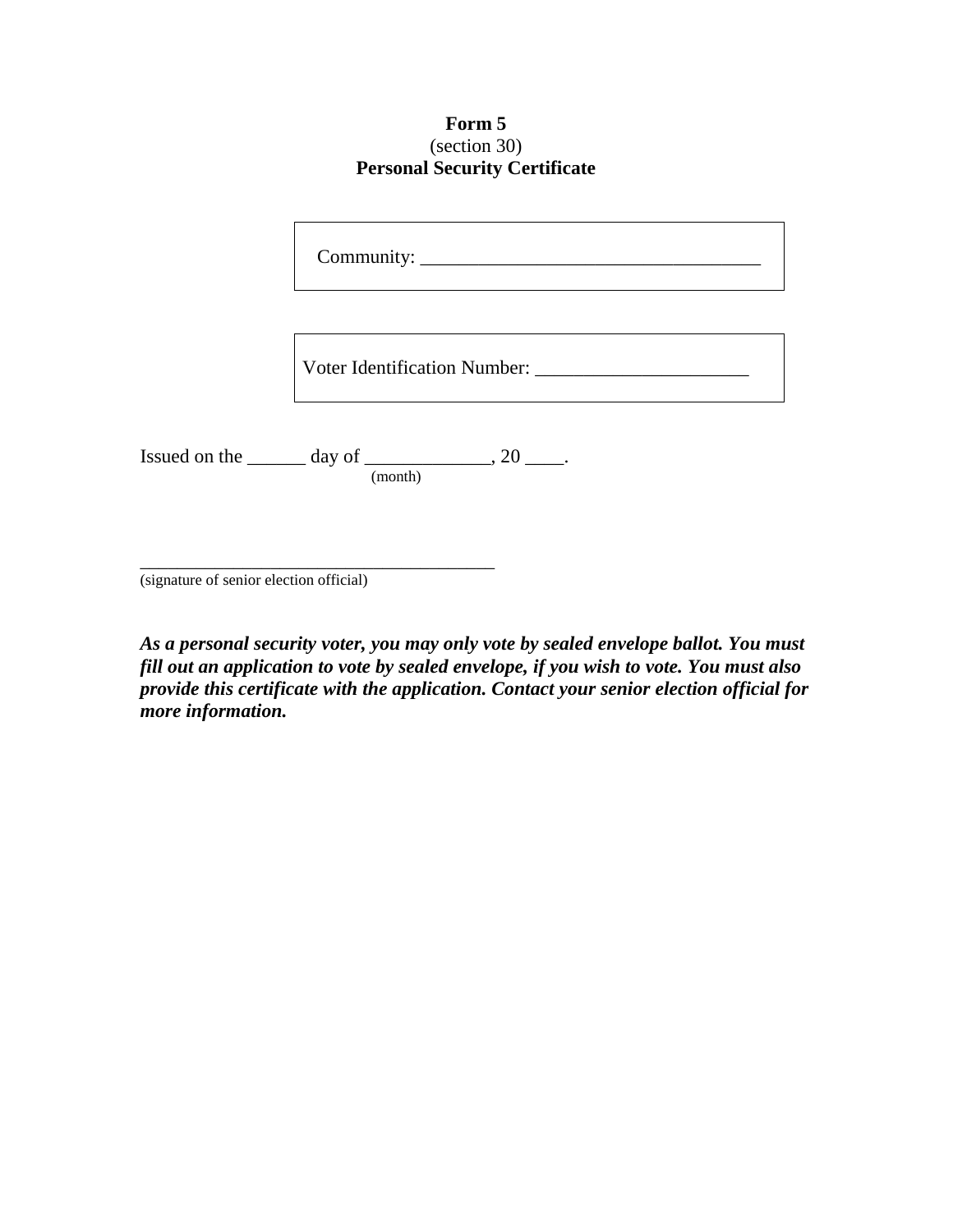## **Form 6** (section 37) **Notice of Nominations**

\_\_\_\_\_\_\_\_\_\_\_\_\_\_\_\_\_\_\_\_\_\_\_\_\_\_\_\_\_\_\_\_\_\_\_ (name of community)

| <b>NOTICE IS HEREBY GIVEN</b> that on the                | day of |         | 20 between |
|----------------------------------------------------------|--------|---------|------------|
|                                                          |        | (month) |            |
| the hours of 1 p.m. and 9 p.m. at the following location |        |         |            |

I will receive nominations for the offices of:

of the aforesaid community.

All nominations shall be made in writing and shall be signed by at least two qualified voters of the community. Each nomination shall also be accompanied by the candidate's declaration of qualification.

Nominations may be filed in person at the above location, on the date and hours specified, or by an agent or by mail or fax. Nomination papers may be obtained by contacting the senior election official (SEO) at the phone number listed below.

**Nomination papers not accompanied by the required documents and not properly filed shall be rejected.**

| (SEO name)                 |        |                     |  |
|----------------------------|--------|---------------------|--|
| (SEO contact phone number) |        |                     |  |
| (fax number)               |        |                     |  |
| Dated at                   | on     |                     |  |
| (location)                 | (date) |                     |  |
|                            |        |                     |  |
| (signature of SEO)         |        | (name of community) |  |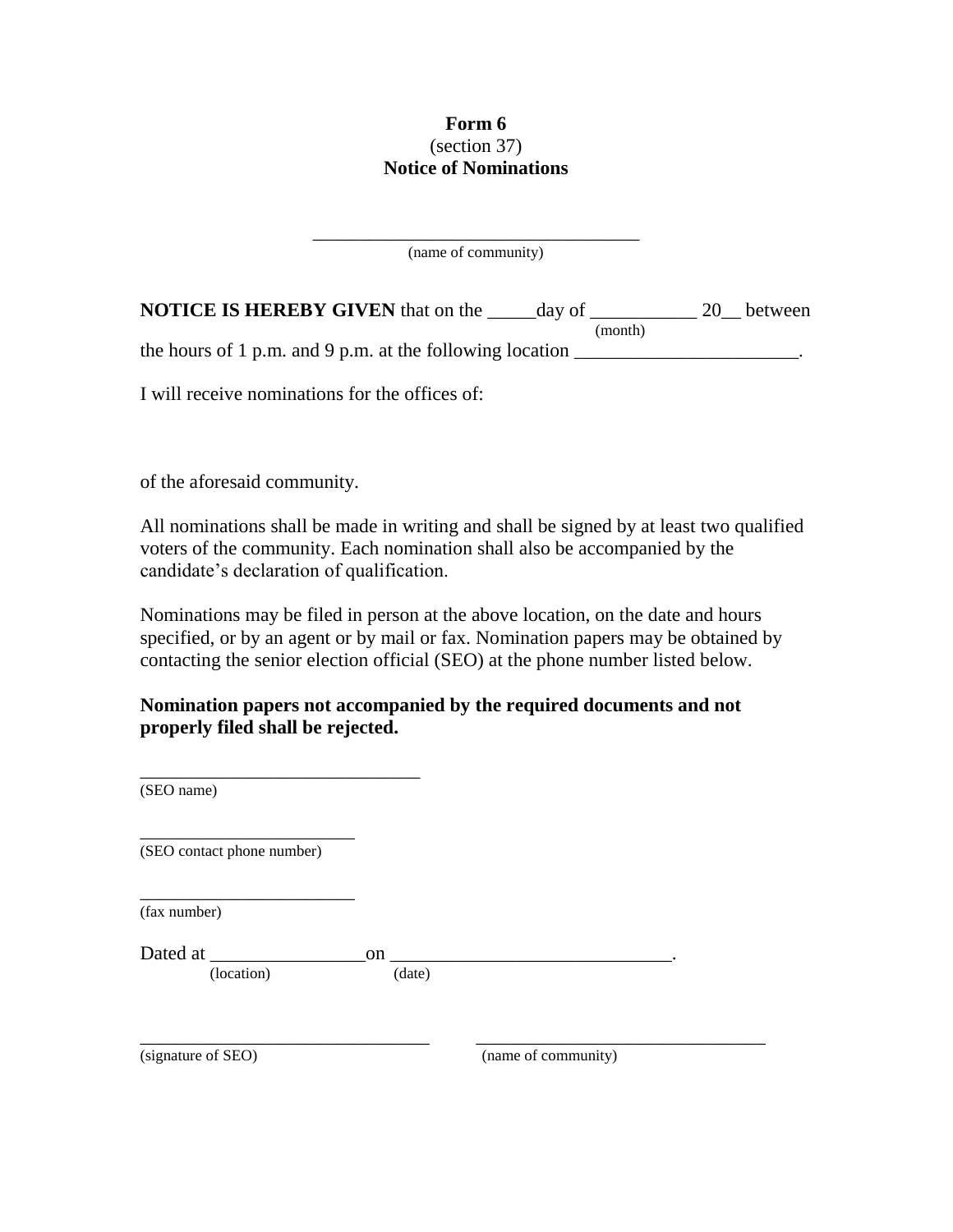## **Form 7** (section 38) **Candidate Nomination**

|                                 | (surname and usual name of candidate)                                                                                                       |  | seek to be nominated to the |  |
|---------------------------------|---------------------------------------------------------------------------------------------------------------------------------------------|--|-----------------------------|--|
| of $\_\_\_\$ years.<br>(number) | (mayor or councillor) (name of community)                                                                                                   |  |                             |  |
| Phone number:                   | Note: Your name will appear on the ballot as it is written on the nomination paper.                                                         |  |                             |  |
|                                 | Civic address/description of land that qualifies the candidate to be nominated:<br>(Location where you physically reside in the community.) |  |                             |  |
|                                 |                                                                                                                                             |  |                             |  |

Mailing address (if different):

# **Name, Address and Signature of Qualified Voters:**

Nominations must be supported and signed by at least two qualified voters who appear on the voters list of the community that you are seeking office.

| <b>Full Name (Print)</b> | <b>Civic Address or Location</b><br>(Print) | <b>Signature (Sign)</b> |
|--------------------------|---------------------------------------------|-------------------------|
|                          |                                             |                         |
|                          |                                             |                         |

A physical address is required above.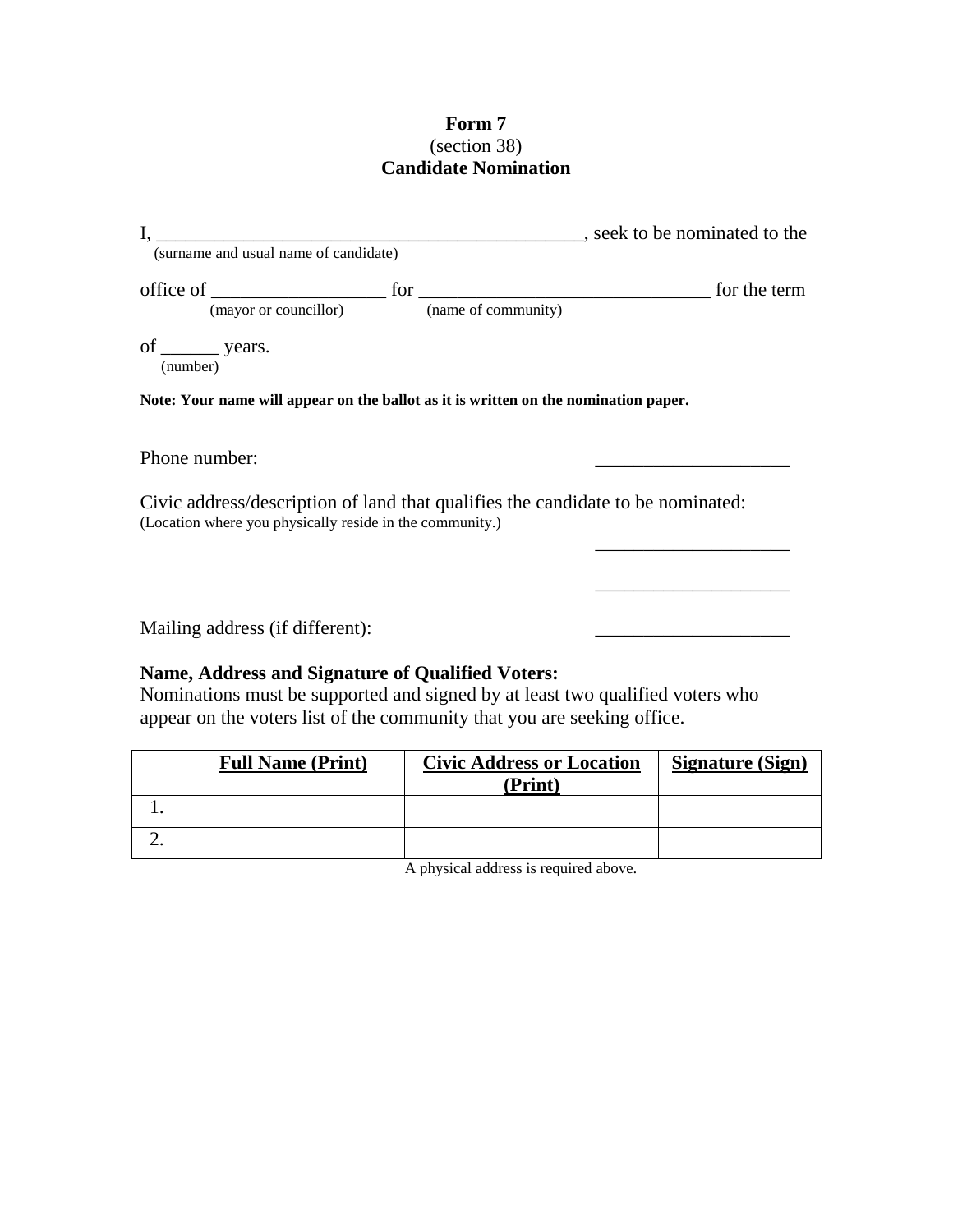#### **Form 8** (section 38) **Declaration of Candidate**

|                     |     | a candidate nominated for the office of |
|---------------------|-----|-----------------------------------------|
| (name of candidate) |     |                                         |
|                     |     |                                         |
|                     | for |                                         |

(mayor or councillor) (name of community)

at this election, do solemnly declare:

- 1. I am a Canadian citizen and will be of the full age of 18 years at the date of the election.
- 2. I am qualified to be nominated and am a voter of the above community.
- 3. I am not subject to any disqualification for the office for which I am a candidate under The Northern Affairs Act or any other act or regulation.

And I make this declaration conscientiously believing it to be true and knowing that it is of the same force and effect as if made under oath, and by virtue of The Manitoba Evidence Act.

Declared before me at the Community of\_\_\_\_\_\_\_\_\_\_\_\_\_\_\_\_\_\_\_\_\_\_\_\_\_\_ in the Province of Manitoba this  $\frac{\text{day of}}{\text{day of}}$ , 20\_. (month)

\_\_\_\_\_\_\_\_\_\_\_\_\_\_\_\_\_\_\_\_\_\_\_\_\_\_\_\_\_\_\_\_\_\_ \_\_\_\_\_\_\_\_\_\_\_\_\_\_\_\_\_\_\_\_\_\_\_\_\_\_\_\_\_\_ (signature of person authorized to administer oath) (signature of candidate)

Office: \_\_\_\_\_\_\_\_\_\_\_\_\_\_\_\_\_\_\_\_\_\_\_\_\_\_\_\_\_\_

My Commission expires: \_\_\_\_\_\_\_\_\_\_\_\_\_\_\_\_ (where applicable)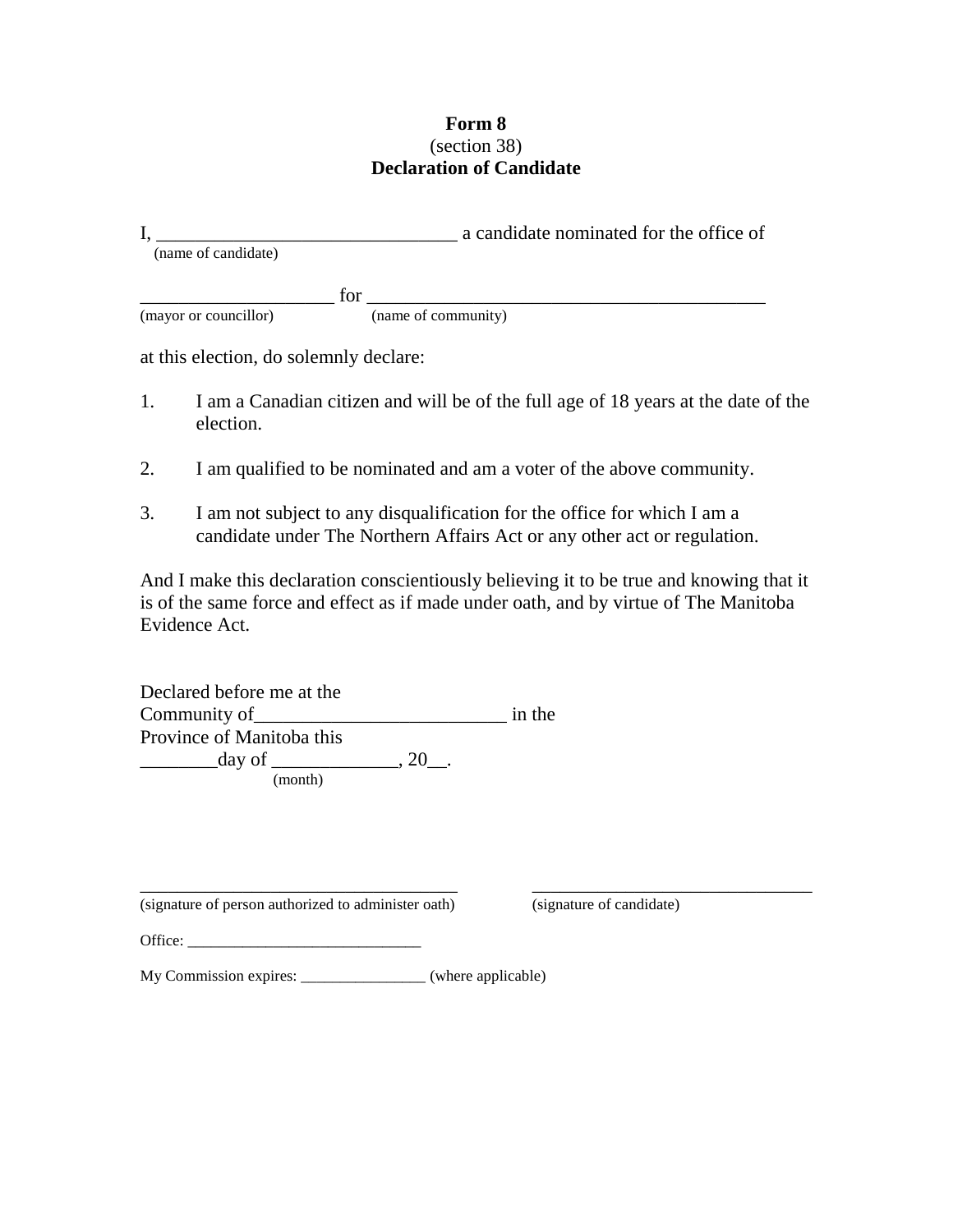## **Form 9**  $(subsection 42(1))$ **Candidate Withdrawal**

|                                           | a candidate nominated for the office of                                                |
|-------------------------------------------|----------------------------------------------------------------------------------------|
| (name of candidate)                       |                                                                                        |
| $for \_\_$                                | , wish to withdraw my nomination.                                                      |
| (mayor or councillor) (name of community) |                                                                                        |
|                                           | <b>Important note:</b> A candidate may withdraw up until $2$ p.m. on the day after the |
|                                           | nomination period ends. The deadline for withdrawal is _________________________       |

\_\_\_\_\_\_\_\_\_\_\_\_\_\_\_\_\_\_\_\_\_\_\_\_\_\_\_\_\_\_ \_\_\_\_\_\_\_\_\_\_\_\_\_\_\_\_\_\_\_\_\_\_\_\_\_\_\_\_\_\_\_\_\_\_

(date)

(signature of witness) (signature of candidate)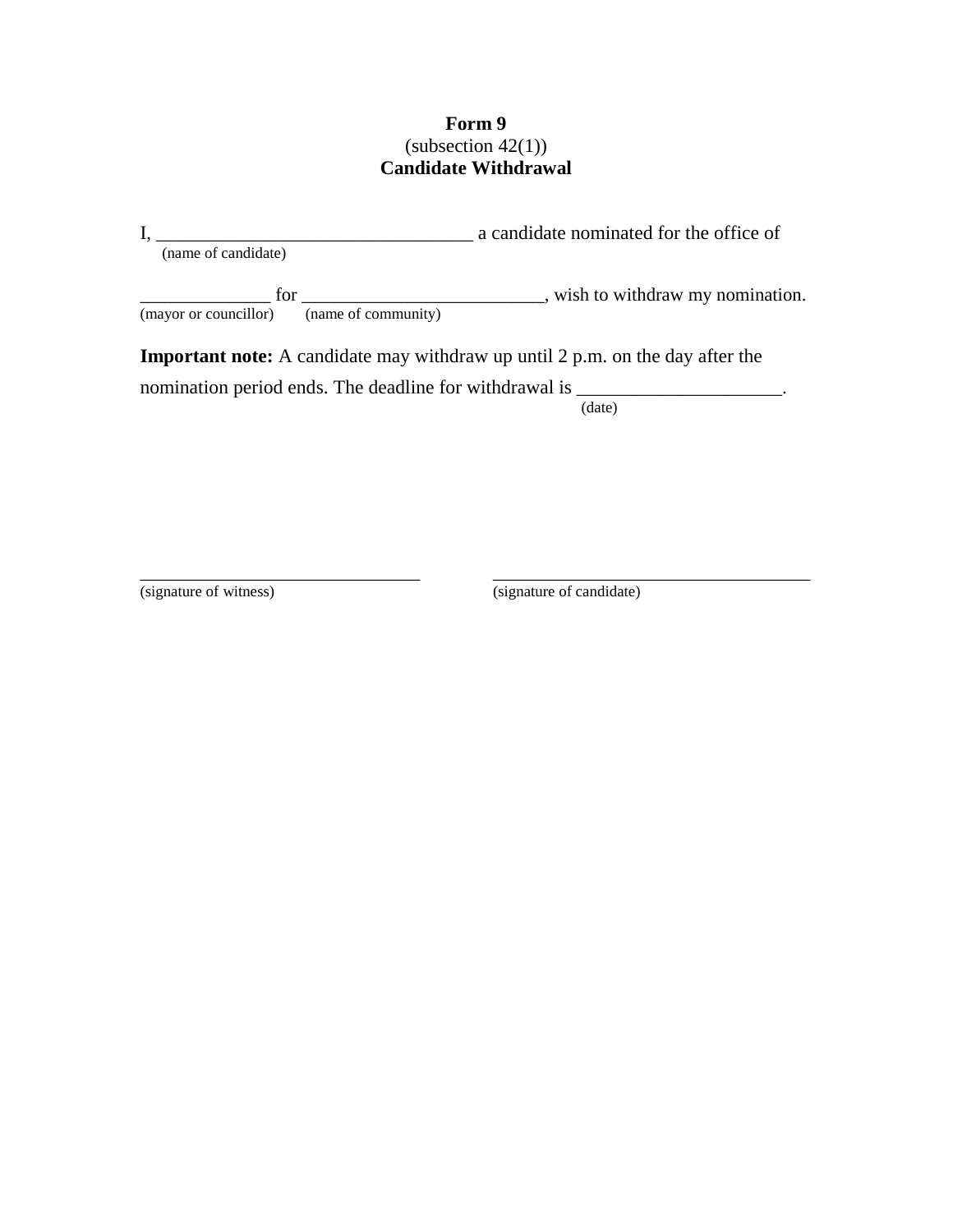# **Form 10**  $\frac{1}{2}$  (subsection 62(1)) **Scrutineer Appointment**

|                                                              | (name of community)                             |                 |
|--------------------------------------------------------------|-------------------------------------------------|-----------------|
| (candidate's name)                                           | , candidate for the ______ (regular election or | (year)          |
| by-election), appoint<br>(name of scrutineer)                |                                                 | , as scrutineer |
| to attend on my behalf at the voting place in the community. |                                                 |                 |

(signature of candidate)

\_\_\_\_\_\_\_\_\_\_\_\_\_\_\_\_\_\_\_\_\_\_\_\_\_\_\_\_\_\_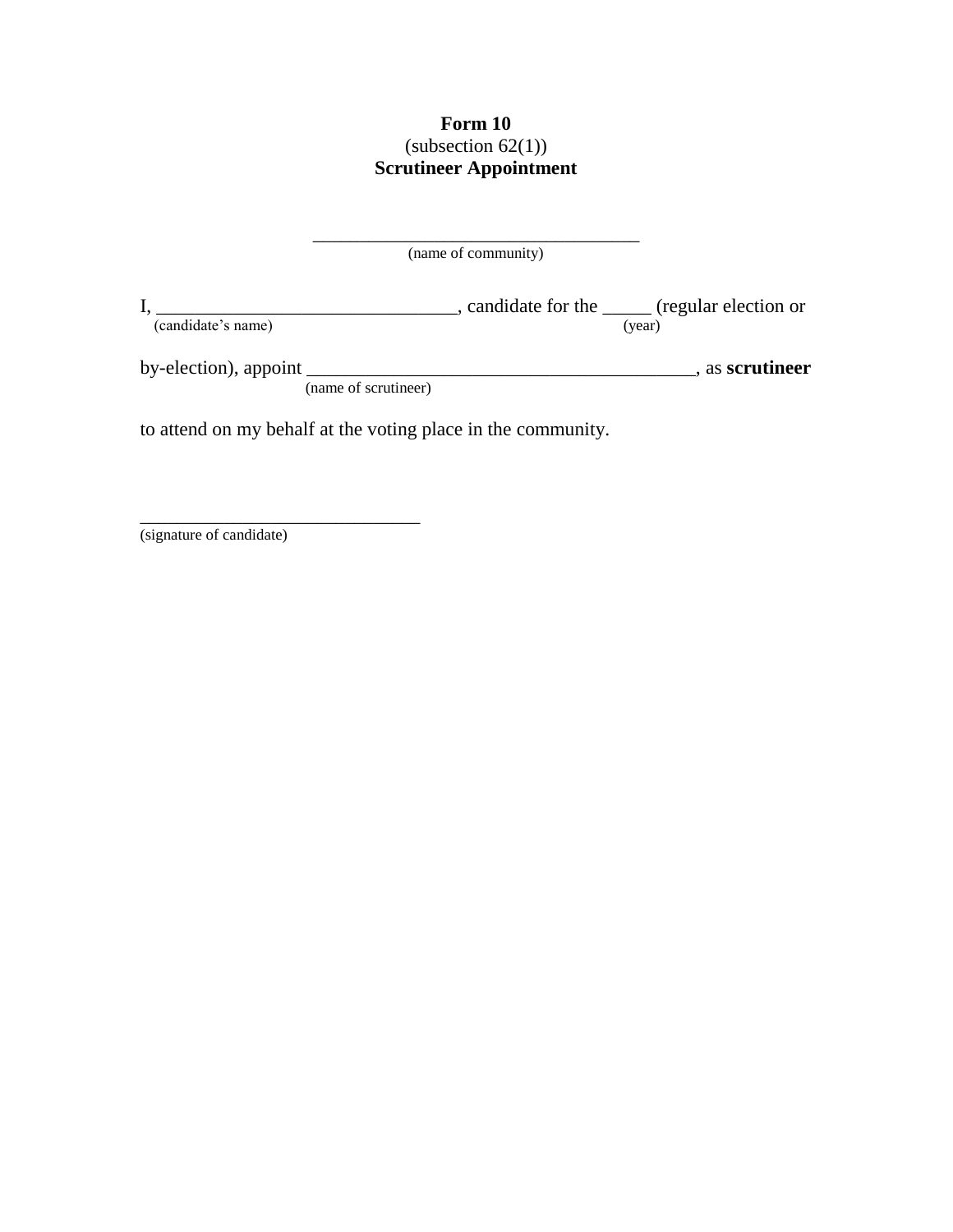# **Form 11**  $\frac{222}{12}$  (subsection 43(2)) **Notice of Election**

|                                                                                                                                                                                                                                                                                                                                                                                                           | (name of community)                                  |                 |                           |
|-----------------------------------------------------------------------------------------------------------------------------------------------------------------------------------------------------------------------------------------------------------------------------------------------------------------------------------------------------------------------------------------------------------|------------------------------------------------------|-----------------|---------------------------|
| Notice is hereby given that a vote of the voters of $\frac{1}{(name of community)}$ will be                                                                                                                                                                                                                                                                                                               |                                                      |                 |                           |
|                                                                                                                                                                                                                                                                                                                                                                                                           |                                                      |                 |                           |
|                                                                                                                                                                                                                                                                                                                                                                                                           |                                                      |                 |                           |
| (mayor and/or councillor(s))                                                                                                                                                                                                                                                                                                                                                                              |                                                      |                 |                           |
| <b>FOR MAYOR:</b>                                                                                                                                                                                                                                                                                                                                                                                         |                                                      | FOR COUNCILLOR: |                           |
|                                                                                                                                                                                                                                                                                                                                                                                                           |                                                      |                 |                           |
|                                                                                                                                                                                                                                                                                                                                                                                                           | <b>Voting Place</b>                                  |                 |                           |
| The election will be held on $\frac{ }{(\text{day of the week})}$ the $\frac{ }{(\text{may of the week})}$ day of $\frac{ }{(\text{month})}$ , 20                                                                                                                                                                                                                                                         |                                                      |                 |                           |
|                                                                                                                                                                                                                                                                                                                                                                                                           |                                                      |                 |                           |
|                                                                                                                                                                                                                                                                                                                                                                                                           |                                                      |                 |                           |
| between 8 a.m. and 8 p.m. at $\frac{1}{\sqrt{1-\frac{1}{\sqrt{1-\frac{1}{\sqrt{1-\frac{1}{\sqrt{1-\frac{1}{\sqrt{1-\frac{1}{\sqrt{1-\frac{1}{\sqrt{1-\frac{1}{\sqrt{1-\frac{1}{\sqrt{1-\frac{1}{\sqrt{1-\frac{1}{\sqrt{1-\frac{1}{\sqrt{1-\frac{1}{\sqrt{1-\frac{1}{\sqrt{1-\frac{1}{\sqrt{1-\frac{1}{\sqrt{1-\frac{1}{\sqrt{1-\frac{1}{\sqrt{1-\frac{1}{\sqrt{1-\frac{1}{\sqrt{1-\frac{1}{\sqrt{1-\frac$ |                                                      |                 |                           |
| <b>VOTE.</b> A person may be required to produce one piece of government issued photo<br>identification (ex. driver's licence or passport) or at least two other documents that<br>provide proof of identity.<br>For the purpose of accommodating persons who are qualified to vote, an advance                                                                                                           | <b>Advance Voting</b>                                |                 |                           |
|                                                                                                                                                                                                                                                                                                                                                                                                           | <b>Application to Vote by Sealed Envelope Ballot</b> |                 |                           |
| A VOTER WHO is unable to go in person to the voting place or advance voting to<br>vote in an election, may apply in person and pick up a sealed envelope ballot package<br>at time of application, in writing or by fax to the senior election official (SEO) at                                                                                                                                          |                                                      |                 | (SEO address/fax number). |
|                                                                                                                                                                                                                                                                                                                                                                                                           |                                                      |                 |                           |
| (data)                                                                                                                                                                                                                                                                                                                                                                                                    |                                                      | (date)          |                           |
| A voter applying by mail or fax will receive a sealed envelope ballot package by                                                                                                                                                                                                                                                                                                                          |                                                      |                 |                           |
| regular post or by making alternative arrangements.                                                                                                                                                                                                                                                                                                                                                       |                                                      |                 |                           |
|                                                                                                                                                                                                                                                                                                                                                                                                           |                                                      |                 |                           |

(signature of SEO) (name of community)

\_\_\_\_\_\_\_\_\_\_\_\_\_\_\_\_\_\_\_\_\_\_ (SEO phone number)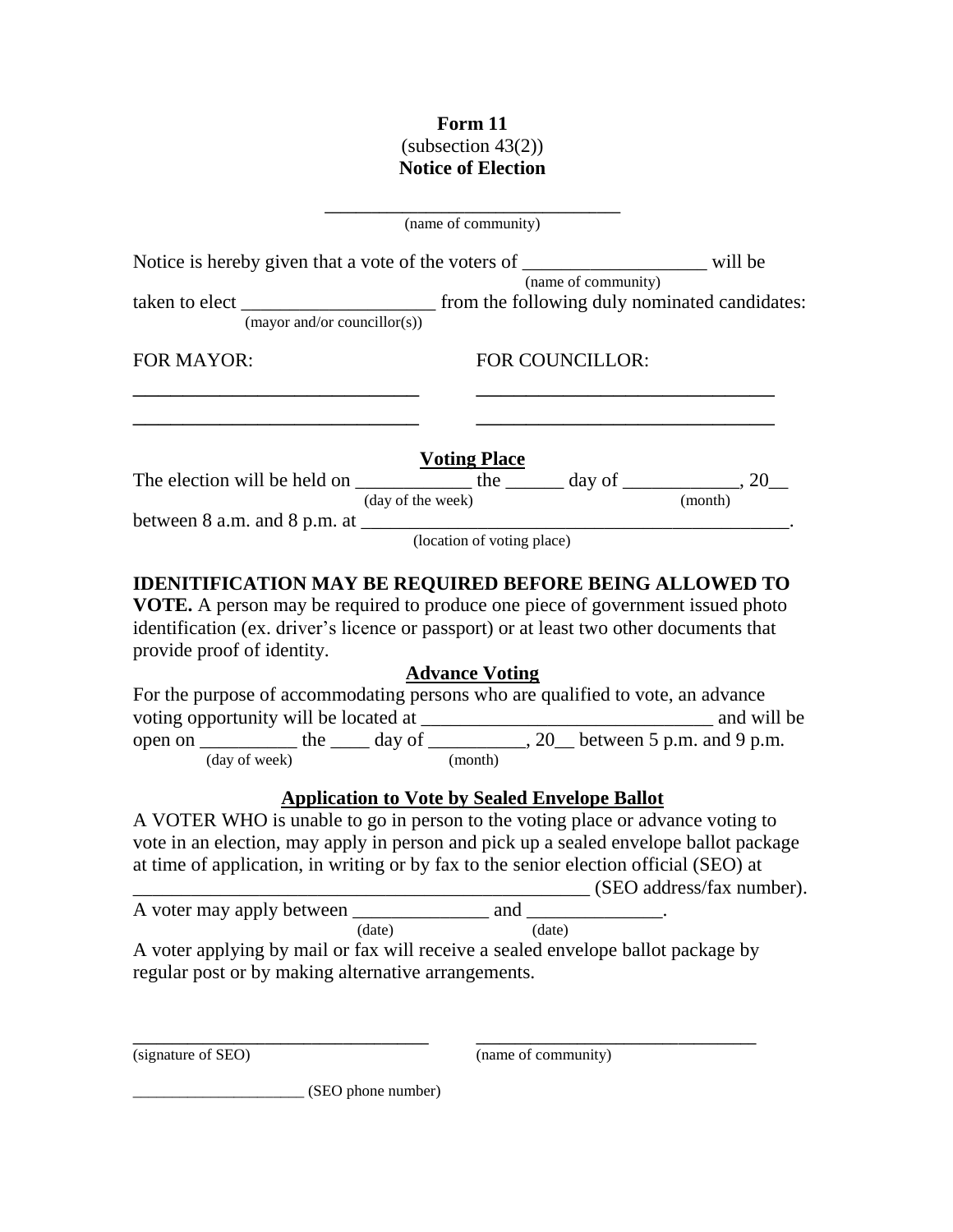#### **Form 12 Information Sheet for Scrutineers**

The role of the scrutineer is to:

- assist the candidate in tracking the progress of the vote
- have a role in ensuring only those who are on the voters list or who are otherwise entitled to vote cast their ballots
- observe whether the count is conducted in accordance with legislative requirements

The number of scrutineers who may be present at the voting place is limited to two per candidate. A candidate is entitled to act as their own scrutineer.

## **Scrutineer Appointment**

The candidate must appoint each scrutineer in *Form 10 – Scrutineer Appointment*. The scrutineer must bring a copy of their appointment letter to the voting place to hand to the senior election official (SEO) and keep a copy at all times. Scrutineers are entitled to be present in the voting place during regular hours, 15 minutes before the voting place opens to inspect the ballot box, ballots and other election material. Be present during voting and from time to time examine the voting record and remain after the voting place closes until the counting of the vote is completed.

Every scrutineer must take an oath in *Form 13 – Oath of Scrutineer* before the opening of the voting place (including advance voting) of their commitment to the rights of voters and the secrecy of the vote. Contact the SEO to make these arrangements.

#### **Activity at the Voting Place**

No one is allowed to wear or display anything that identifies them as a supporter of one particular candidate with one exception – scrutineers may wear a badge or ribbon that indicates, by colour only (not name or even initials), the candidate for whom the person is a scrutineer.

While the candidate is permitted to act as a scrutineer, it is important the role be confined only to this function. Electioneering by greeting voters at the door, socializing in the voting place or passing out campaign material is inappropriate and may be considered an election offence.

# **Question of Qualification**

A question of voter qualification may be raised in two ways:

- 1. The SEO may ask for photo identification of any voter that attends the voting place.
- 2. A scrutineer may challenge the qualifications of any voter, after which the voter must take an oath in *Form 16 – Oath of Voter* swearing they are a qualified voter and establish their identity.

If a scrutineer wishes to have a voter take the oath and establish their identity, the request must be made prior to the person receiving a ballot. It is too late to make the request once the ballot is in the hands of the voter or the ballot has already been cast.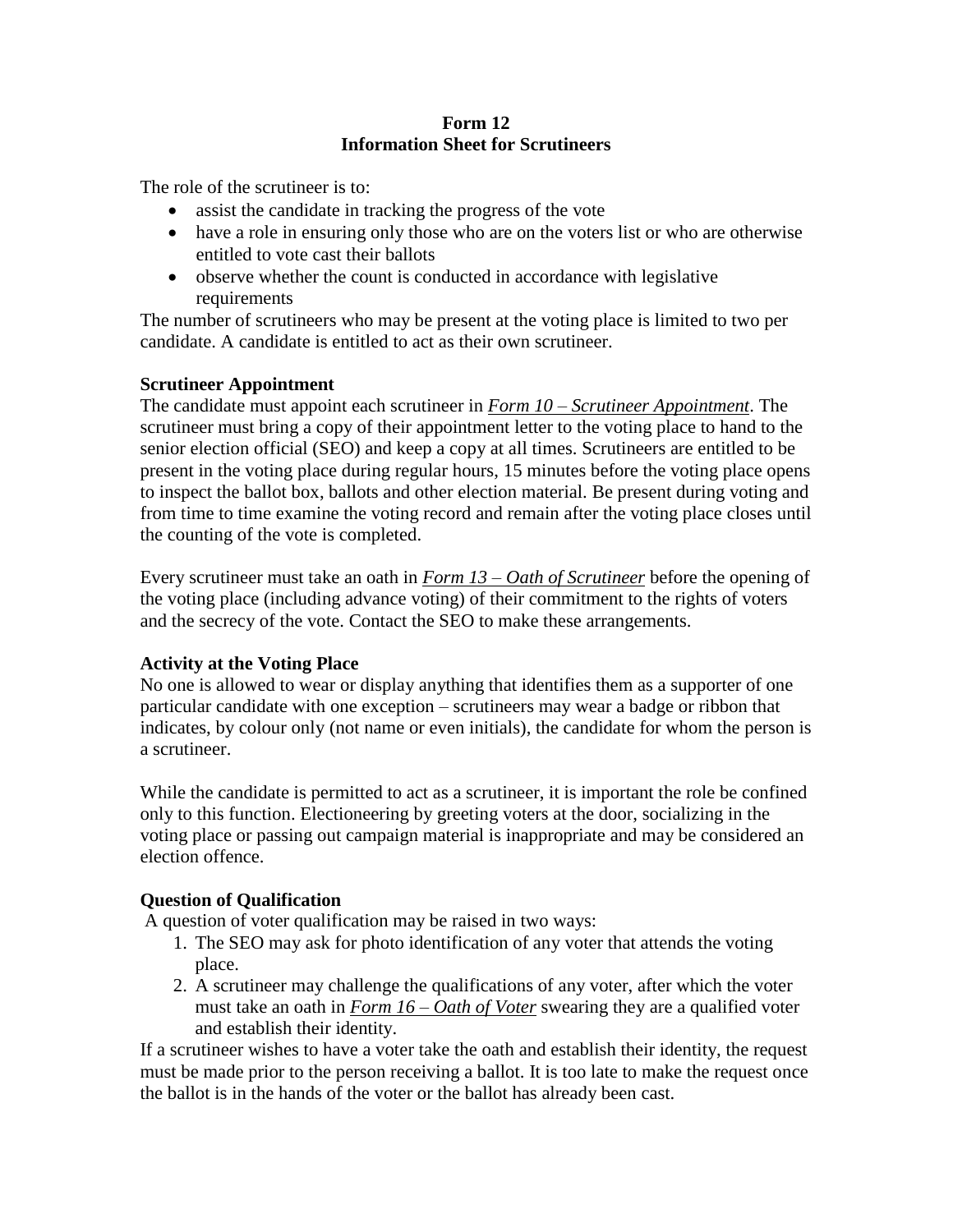Scrutineers should be selective in challenging the qualifications of a voter and limit such challenges only to circumstances where the eligibility of the voter is legitimately in question. To do otherwise is to undermine the credibility of the election process and result in unnecessary delays at the voting place.

#### **Preparation for the Voting Place**

If your candidate has asked you to spend the entire day at the voting place, including the count, you'll want to be prepared.

- Make arrangements for your own coffee and meals, paper, pens and any other material (including a copy of the voters list) required to prepare the information the candidate has asked you to provide.
- If you are using a phone to speak with the candidate, ensure this is done discreetly, so as not to distract voters or the work of election officials.
- The candidate may want to know who has attended the voting place, so those who have not voted can be contacted as to their intentions. The scrutineers should be keeping track of this on their own and not expect that the voting official will allow access to the voting record at any time during voting day. If the voting place is quiet, the voting official may allow a scrutineer to review the voting record where it would not interrupt the voting place activity.

#### **The Count**

In many cases, the candidate is not as concerned about having a scrutineer at the voting place for the entire proceeding as they are about having someone in attendance for the count on election day. Remember to get to the voting place before 8 p.m. to ensure the doors are not locked. Once the voting place is closed for voting, it will not be reopened until completion of the ballot counting.

The voting official will do everything possible to ensure a ballot can be legitimately counted. Ballots marked with an X, a cross, a circle, in pen or in pencil which clearly indicate the candidate for whom the person has intended to vote will be counted. Ballots that will be rejected and not counted are those that have marks for more candidates than there are offices to be filled; is marked in such a way the voter could be identified; have art work or dialogue written upon them; do not show clearly for whom the vote has been made (a mark between or on the line which separates candidates names); or have not been marked.

If a candidate or scrutineer present at a count objects to a ballot being either accepted or rejected, then advise the SEO who will consider the objection and make a decision without delay. The objection is recorded in the voting record, numbered in sequence and the corresponding ballot is marked on the back with the number and initialed.

After the SEO has completed the statement of the vote, outlining the number of votes for each candidate, any scrutineer or candidate present may also sign the statement. In the event of a tie for an office, and there were no objections made to the count, the SEO must declare the seat vacant and proceed to hold a by-election. Otherwise, the SEO must apply to the principal electoral officer (PEO) for a recount.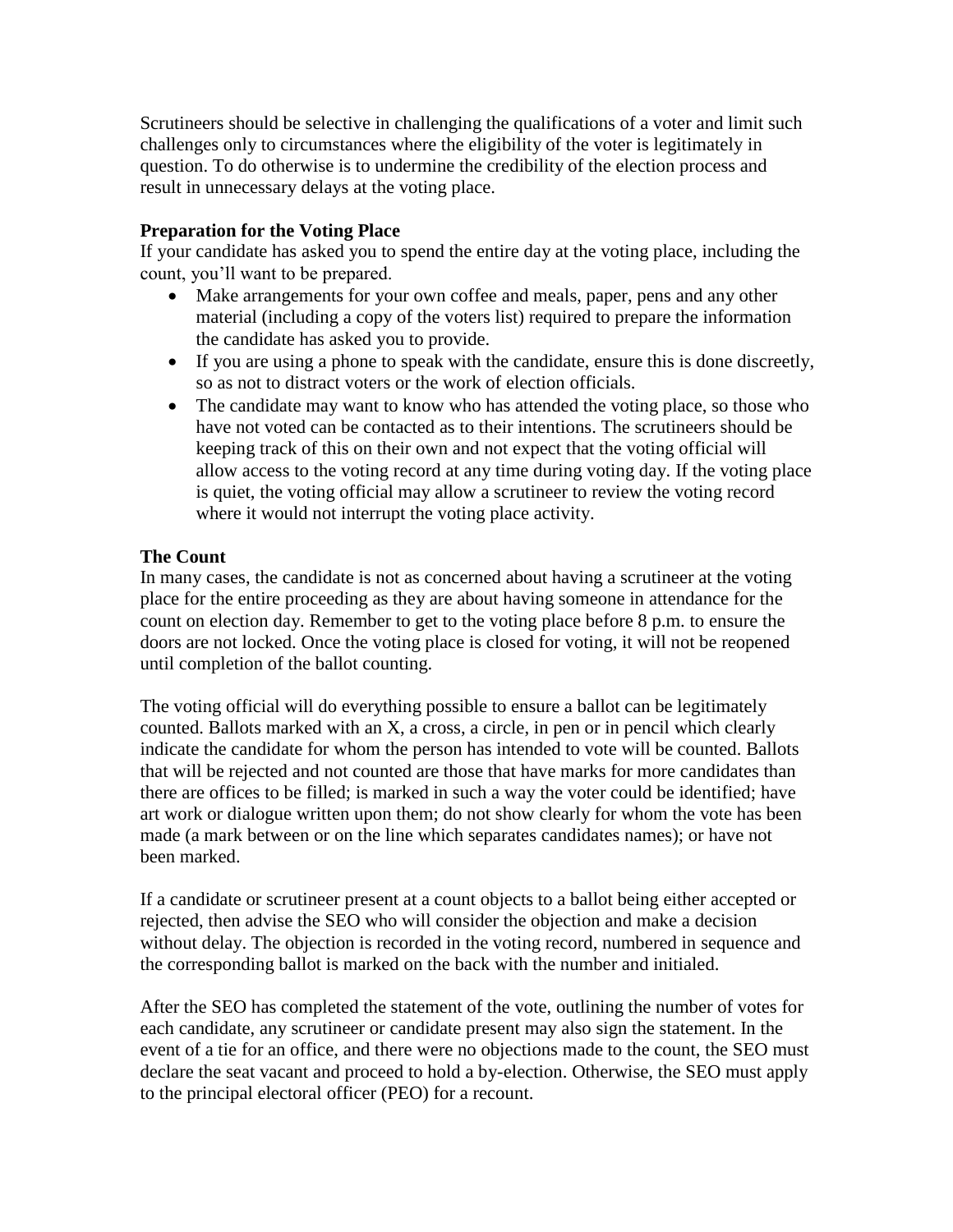## **Form 13** (subsection  $62(1)$ ) **Oath of Scrutineer**

\_\_\_\_\_\_\_\_\_\_\_\_\_\_\_\_\_\_\_\_\_\_\_\_\_\_\_\_\_\_\_\_\_\_ (name of community)

I \_\_\_\_\_\_\_\_\_\_\_\_\_\_\_\_\_\_\_\_\_\_\_\_\_\_\_\_\_\_\_\_\_\_ of \_\_\_\_\_\_\_\_\_\_\_\_\_\_\_\_\_\_\_\_\_\_\_\_\_\_\_\_\_\_ (full name) (civic address/description of land)

in the Province of Manitoba, make oath and say that: (or solemnly affirm):

- 1. I am a person duly appointed to act as scrutineer during the present election.
- 2. I will uphold a voter's right to vote in secret.
- 3. I will not interfere with a person marking a ballot.
- 4. I will not attempt to discover how a person voted.
- 5. I will not communicate information about how another person voted.
- 6. I will not induce a person, directly or indirectly, to reveal how they voted.

\_\_\_\_\_\_\_\_\_\_\_\_\_\_\_\_\_\_\_\_\_\_\_\_\_\_\_\_\_\_\_\_\_\_\_\_\_\_\_\_\_\_\_\_\_ \_\_\_\_\_\_\_\_\_\_\_\_\_\_\_\_\_\_\_\_\_\_\_\_\_\_\_\_\_\_\_\_\_\_\_\_\_\_\_\_

Sworn (or affirmed) before me at the Community of  $\overline{\phantom{a}}$ in the Province of Manitoba, this day of \_\_\_\_\_\_\_\_\_, 20 \_\_\_. (month)

(signature of person authorized to administer oath) (signature of person taking oath)

| Office: |
|---------|
|---------|

My Commission expires: \_\_\_\_\_\_\_\_\_\_\_\_\_\_\_\_ (where applicable)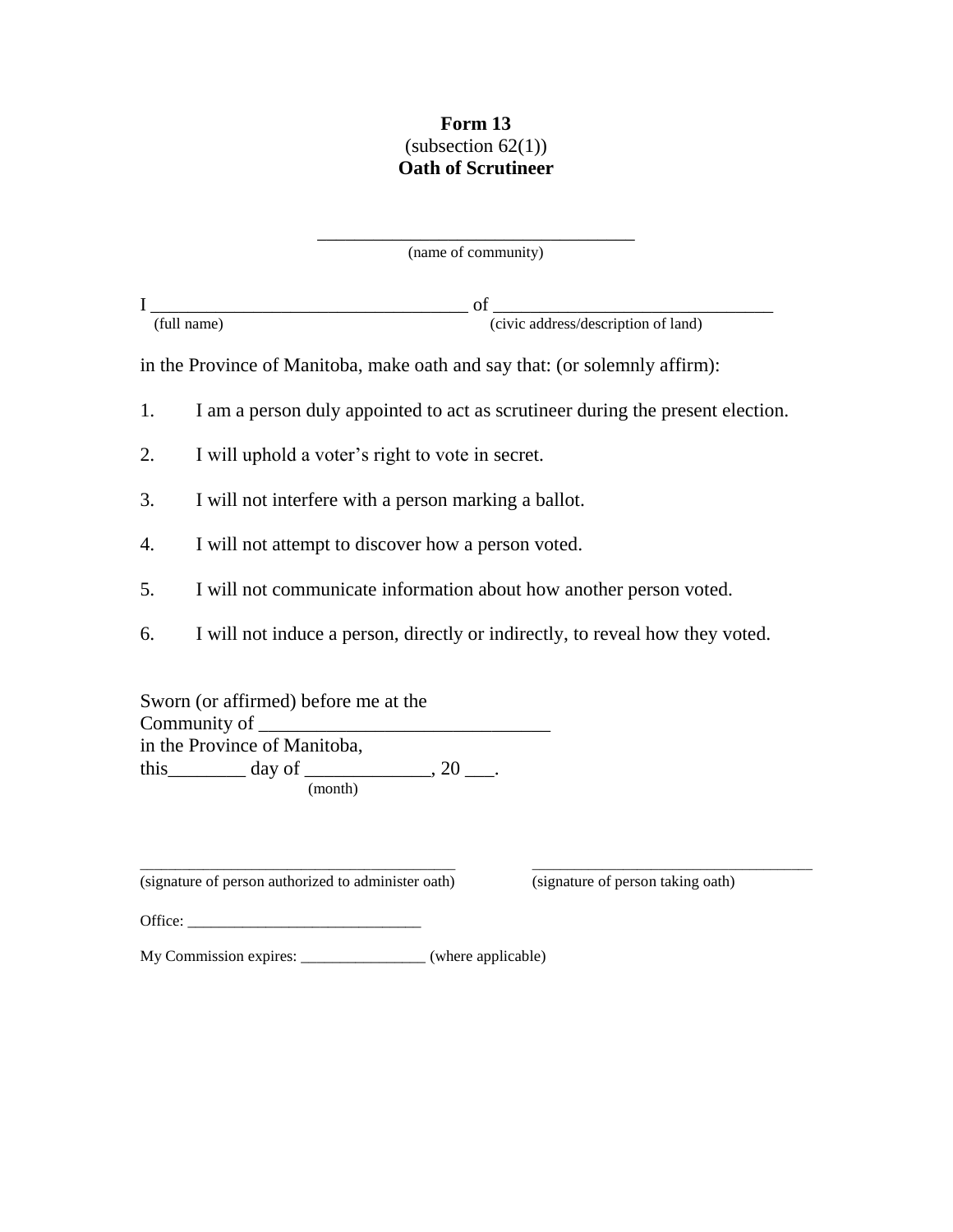## **Form 14**

 $subsection 49(2)$ 

#### **Separate Ballot**

For mayor or councillor (one person to be elected)

| Election of the members of the |                   | Vote for one person only. Mark     |
|--------------------------------|-------------------|------------------------------------|
| council of                     | Names of          | a cross $(X)$ opposite the name of |
| (name of community)            | Candidates        | the person for whom you vote.      |
|                                | Name of Candidate |                                    |
|                                | Name of Candidate |                                    |
| <b>For Mayor</b>               | Name of Candidate |                                    |
|                                | Name of Candidate |                                    |

**Note:** The words **Vote for one person only. Mark a cross (X) opposite the name of the person for whom you vote.** shall be printed in bold type.

#### **Separate Ballot**

(More than one person to be elected)

| Election of the members<br>of the council of<br>(name of community) | Names of<br>Candidates                 | Vote for not more than<br>(indicate number) persons. Mark<br>a cross $(X)$ opposite the name of<br>each person for whom you vote. |
|---------------------------------------------------------------------|----------------------------------------|-----------------------------------------------------------------------------------------------------------------------------------|
|                                                                     | Name of Candidate<br>Name of Candidate |                                                                                                                                   |
| <b>For Councillors</b>                                              | Name of Candidate<br>Name of Candidate |                                                                                                                                   |

**Note:** The words **Vote for not more than \_\_\_\_\_** *(indicate number).* **Mark a cross (X) opposite the name of each person for whom you vote.** shall be printed in bold type.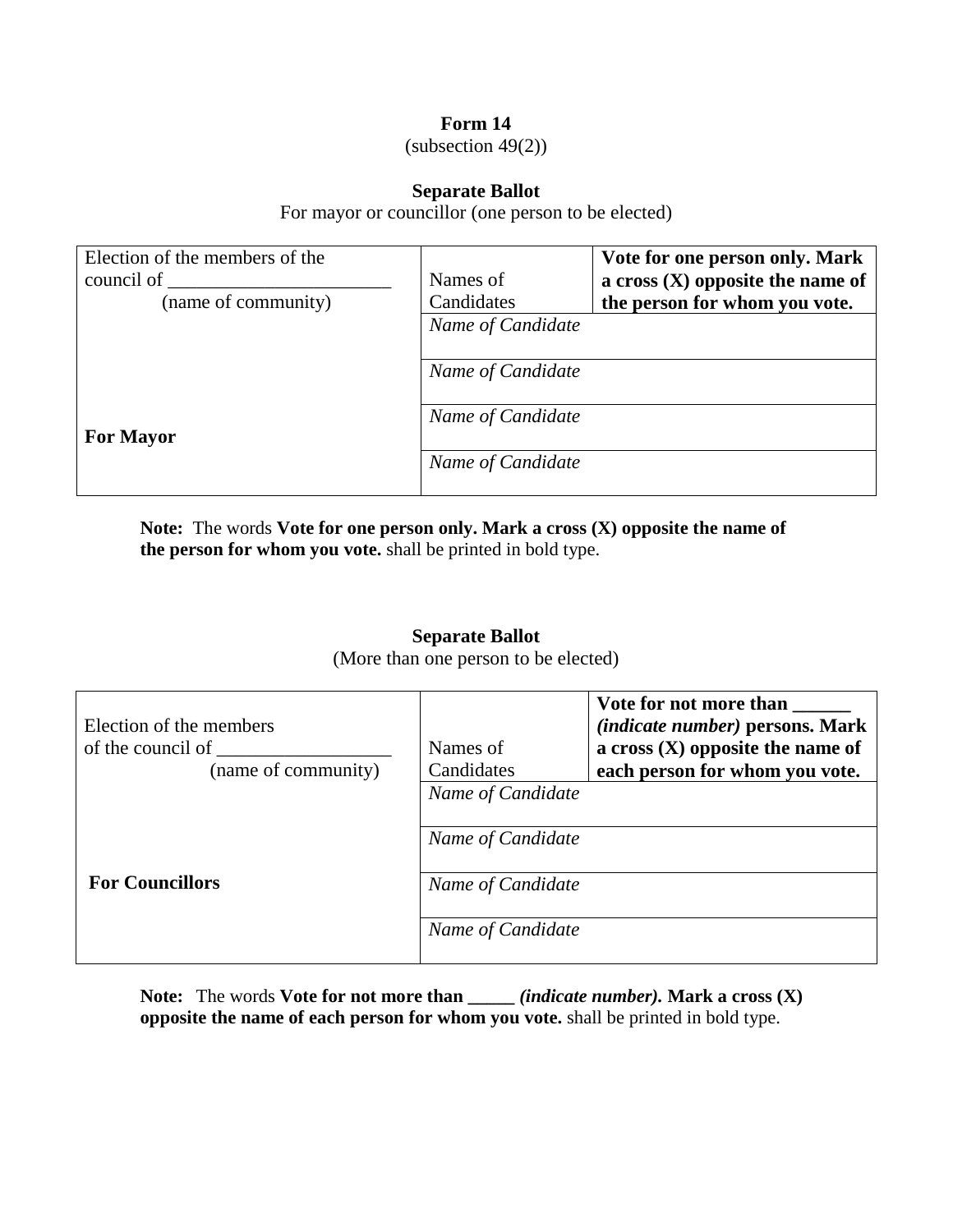# **Composite Ballot**

For mayor and councillors

Election of the members of the council of \_\_\_\_\_\_\_\_\_\_\_\_\_\_\_\_\_\_\_\_\_\_\_\_\_\_\_\_\_\_\_\_\_\_

(name of community)

|                  | Names of<br>Candidates | Vote for one person for mayor<br>only. Mark a cross (X) opposite<br>the name of the person for<br>whom you vote. |
|------------------|------------------------|------------------------------------------------------------------------------------------------------------------|
|                  | Name of Candidate      |                                                                                                                  |
| <b>For Mayor</b> | Name of Candidate      |                                                                                                                  |
|                  | Name of Candidate      |                                                                                                                  |
|                  | Name of Candidate      |                                                                                                                  |

|                        | Names of<br>Candidates | Vote for not more than<br><i>(indicate number)</i> persons. Mark<br>a cross $(X)$ opposite the name of<br>each person for whom you vote. |
|------------------------|------------------------|------------------------------------------------------------------------------------------------------------------------------------------|
|                        | Name of Candidate      |                                                                                                                                          |
| <b>For Councillors</b> | Name of Candidate      |                                                                                                                                          |
|                        | Name of Candidate      |                                                                                                                                          |
|                        | Name of Candidate      |                                                                                                                                          |

**Note:** The words **Vote for one person for mayor only. Mark a cross (X) opposite the name of the person for whom you vote.** and **Vote for not more than \_\_\_\_\_** *(indicate number)* **persons***.* **Mark a cross (X) opposite the name of each person for whom you vote.** shall be printed in bold type.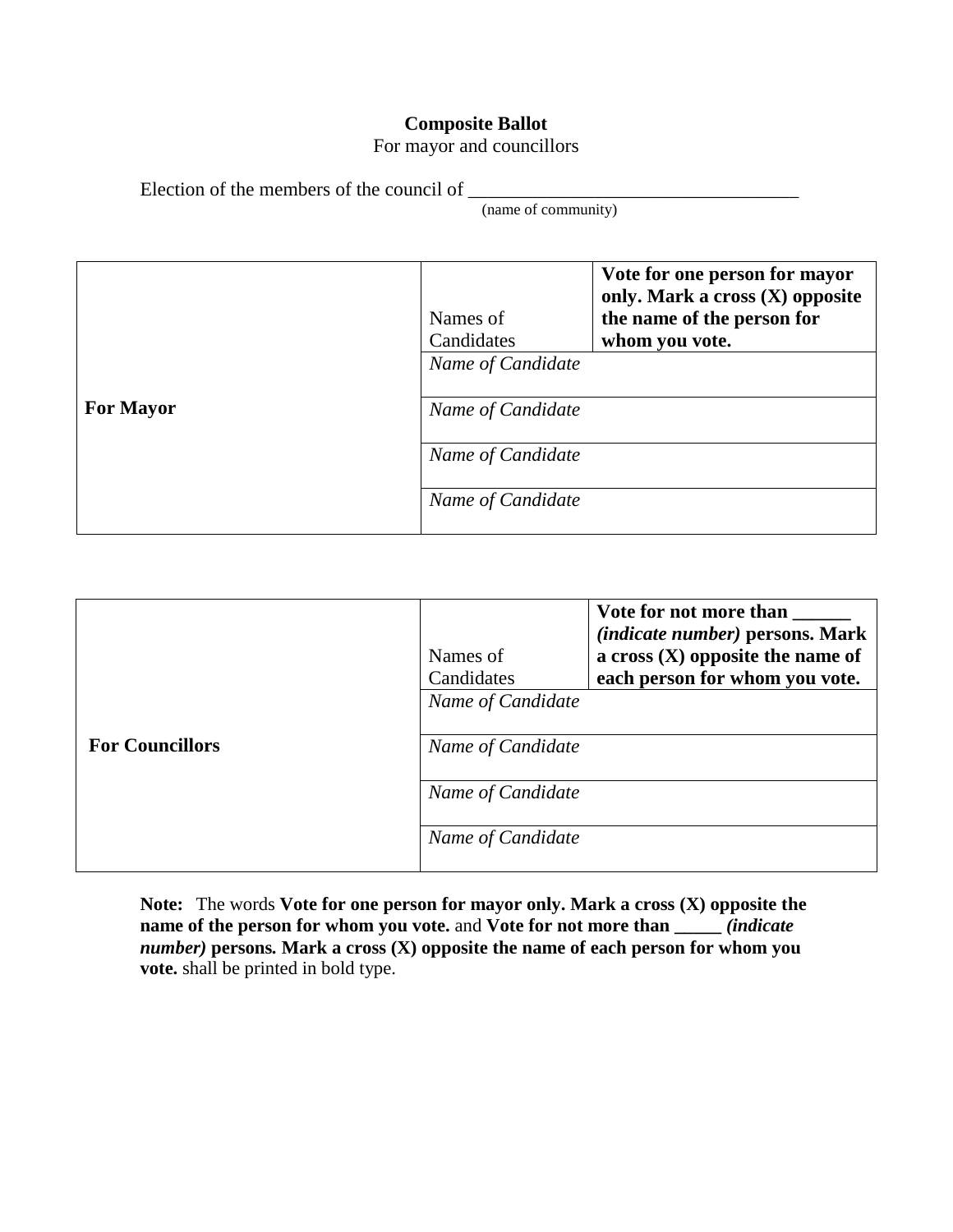## **Form 15** (section 71) **Directions for Voting**

- 1. Read carefully the instructions for voting printed in the upper right-hand corner of the ballot.
- 2. Make only those marks on the ballot you are instructed to make and no other.
- 3. In marking the ballot use the pencil provided in the voting compartment.
- 4. After you have marked the ballot, fold it so as to show only the initials of the senior election official on the back of it.
- 5. Hand the ballot to the senior election official after you have folded it.
- 6. Do not let any person see how you mark your ballot.
- 7. You may watch the senior election official deposit your ballot in the ballot box and then you must leave the voting place at once.
- 8. If you accidentally spoil the ballot, fold and return it to the senior election official and ask for another ballot, which will be given to you if the senior election official is satisfied the first one was spoiled by accident.
- 9. You must NOT take the ballot out of the voting place.
- 10. You must NOT give to the senior election official any paper other than the ballot given to you to put in the ballot box.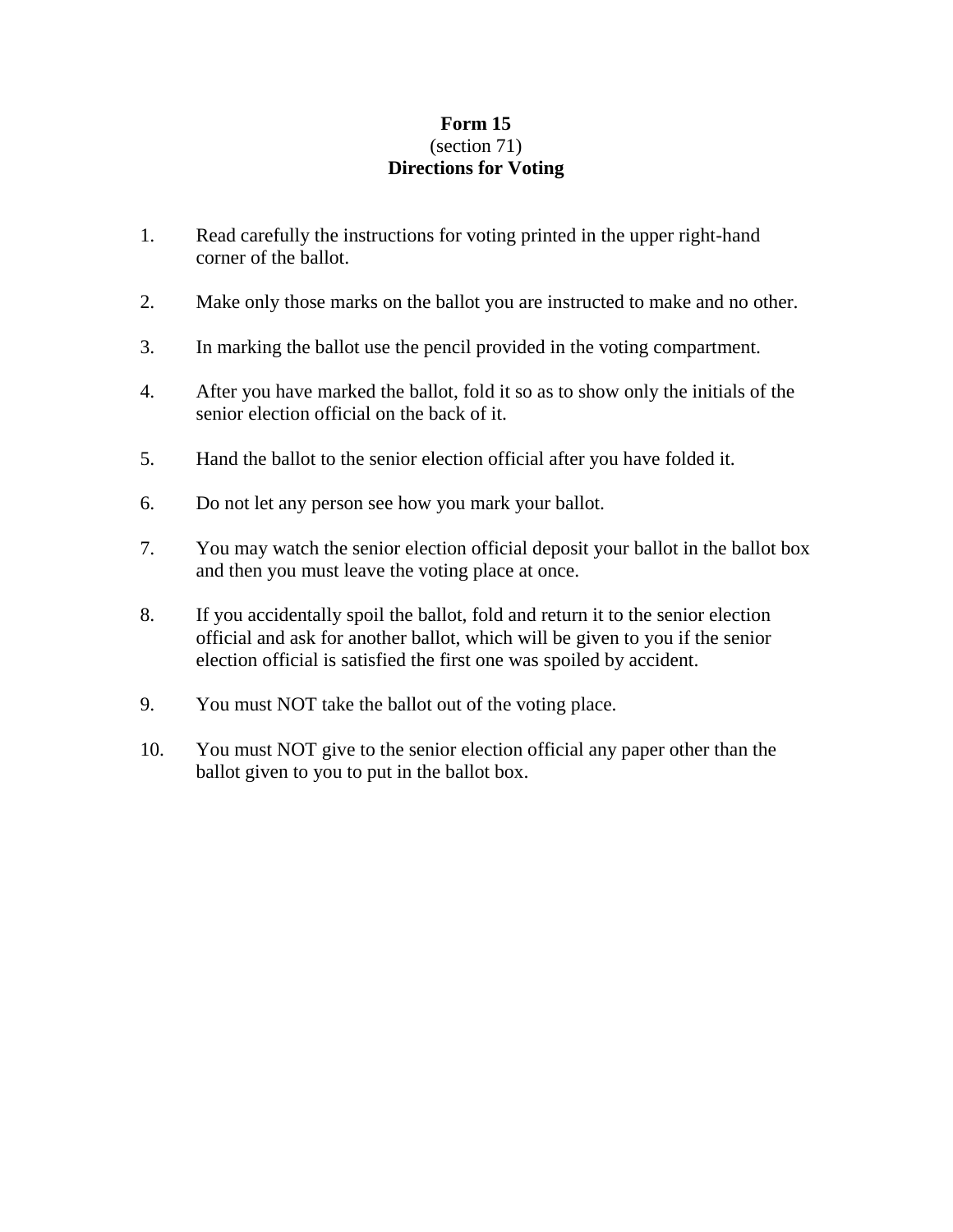## **Form 16**  $subsection 70(5)$ **Oath of Voter**

\_\_\_\_\_\_\_\_\_\_\_\_\_\_\_\_\_\_\_\_\_\_\_\_\_\_\_\_\_\_\_\_\_\_\_\_\_\_ (name of community)

I \_\_\_\_\_\_\_\_\_\_\_\_\_\_\_\_\_\_\_\_\_\_\_\_\_\_\_\_\_\_ of \_\_\_\_\_\_\_\_\_\_\_\_\_\_\_\_\_\_\_\_\_\_\_\_\_\_\_\_\_\_\_\_\_ (full name of voter) (civic address/description of land)

swear (or solemnly affirm) that:

- 1. I am a Canadian citizen and of the full age of 18 years on the day of the election.
- 2. For a period of six months immediately preceding the date of the election, I have been ordinarily resident in the community.
- 3. I am entitled to vote at this election and not disqualified to vote under The Northern Affairs Act or any other act or regulation.
- 4. I have not voted before at this election.
- 5. I have not directly or indirectly received any reward or gift, nor has anything been promised to me for travelling expenses, loss of time, hiring of conveyance or any other services for the votes which I tender at the election.
- 6. I have not directly or indirectly paid or promised anything to any person to induce them either to vote or to refrain from voting at this election.

| Sworn (or affirmed) before me at                 |         |  |
|--------------------------------------------------|---------|--|
| Community of                                     |         |  |
| in the Province of Manitoba,                     |         |  |
| this $\qquad \qquad \text{day of} \qquad \qquad$ | $.20$ . |  |
| (month)                                          |         |  |

\_\_\_\_\_\_\_\_\_\_\_\_\_\_\_\_\_\_\_\_\_\_\_\_\_\_\_\_\_\_\_\_\_\_\_\_\_\_\_\_\_\_\_\_\_ \_\_\_\_\_\_\_\_\_\_\_\_\_\_\_\_\_\_\_\_\_\_\_\_\_\_\_\_\_\_\_\_\_ (signature of person authorized to administer oath) (signature of person taking oath)

| Office: |
|---------|
|---------|

My Commission expires: \_\_\_\_\_\_\_\_\_\_\_\_\_\_\_\_ (where applicable)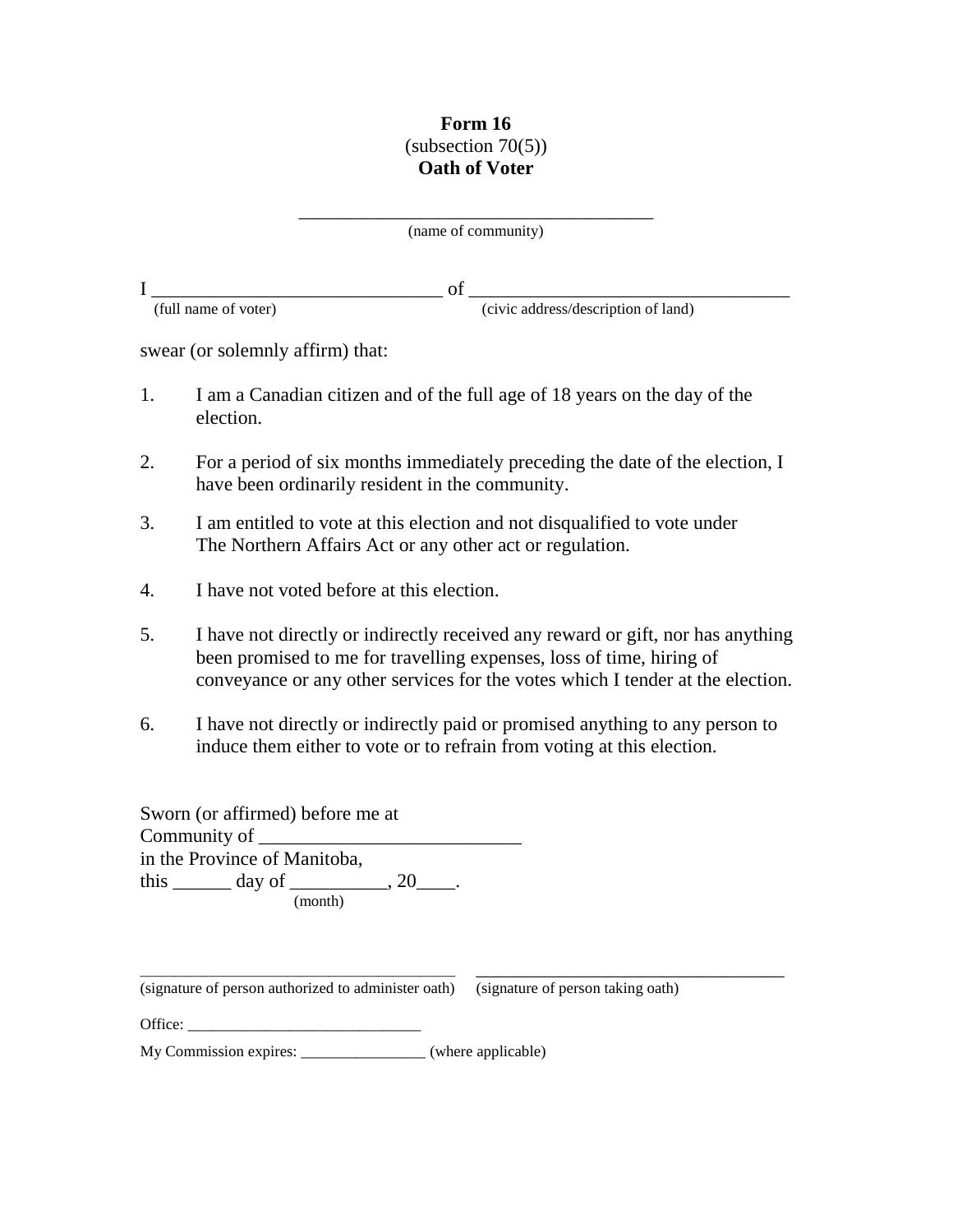#### **Form 17** (subsection 73(2)) **Oath of Person Assisting a Voter**

\_\_\_\_\_\_\_\_\_\_\_\_\_\_\_\_\_\_\_\_\_\_\_\_\_\_\_\_\_\_\_\_\_\_\_\_ (name of community)

I \_\_\_\_\_\_\_\_\_\_\_\_\_\_\_\_\_\_\_\_\_\_\_\_\_\_\_\_\_\_\_\_\_\_ of \_\_\_\_\_\_\_\_\_\_\_\_\_\_\_\_\_\_\_\_\_\_\_\_\_\_\_\_\_\_

(full name) (civic address/description of land)

in the Province of Manitoba, make oath and say (or do solemnly affirm) that:

- 1. I am at least 18 years of age.
- 2. I have been asked by a voter for assistance in marking the ballot.
- 3. I will not attempt to influence how the voter votes.
- 4. I will mark the ballot as directed by the voter.
- 5. I will not disclose how the voter voted.
- 6. I have not, and will not, assist more than two voters.

Sworn (or affirmed) before me at Community of in the Province of Manitoba, this\_\_\_\_\_\_\_\_ day of \_\_\_\_\_\_\_\_\_\_\_\_\_, 20 \_\_\_. (month)

\_\_\_\_\_\_\_\_\_\_\_\_\_\_\_\_\_\_\_\_\_\_\_\_\_\_\_\_\_\_\_\_\_\_\_\_\_\_\_\_\_\_\_\_ \_\_\_\_\_\_\_\_\_\_\_\_\_\_\_\_\_\_\_\_\_\_\_\_\_\_\_\_\_\_\_\_\_\_\_\_\_\_\_\_ (signature of person authorized to administer oath) (signature of person taking oath)

Office:

My Commission expires:  $\qquad (where applicable)$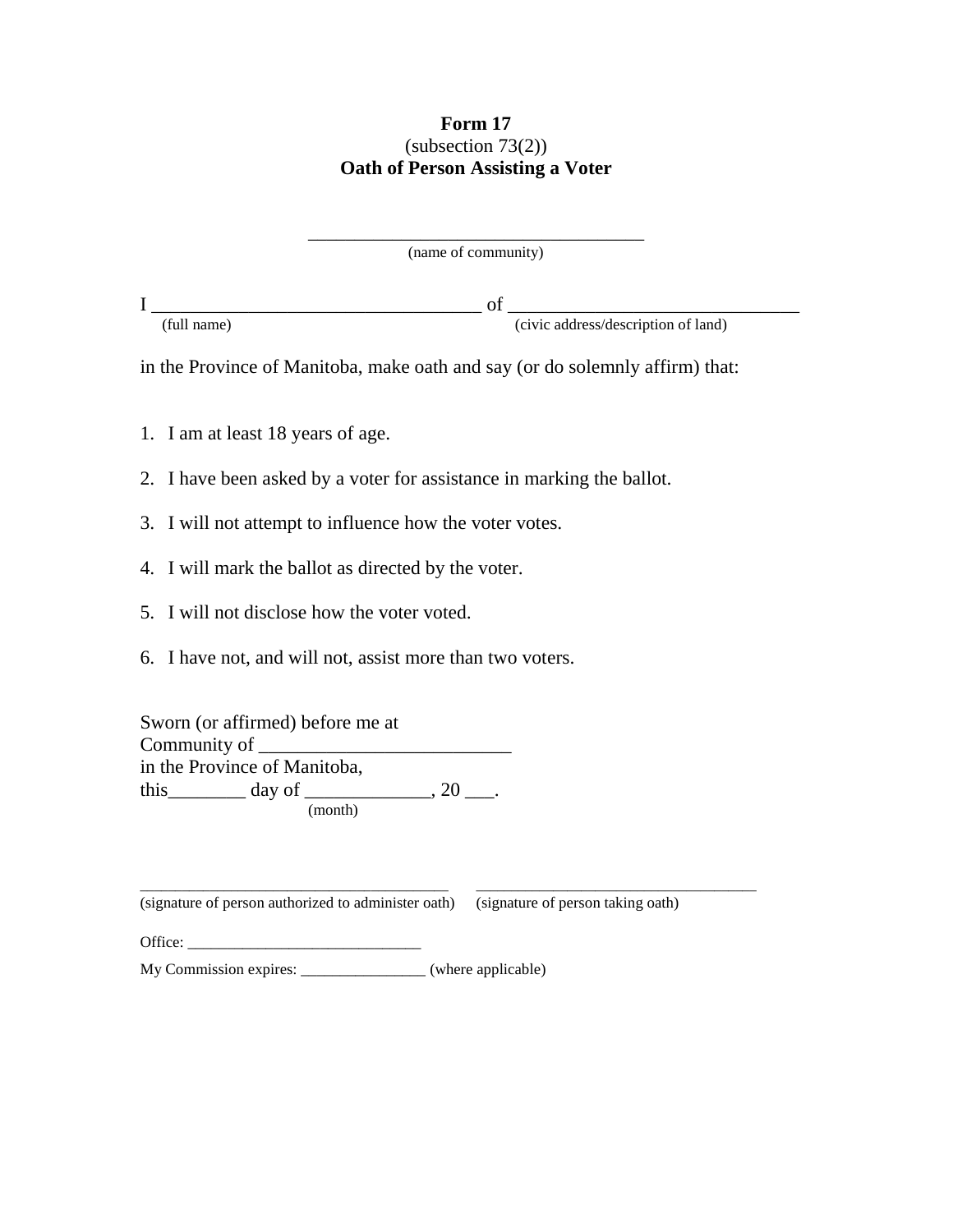## **Form 18**  $subsection 74(3)$ **Oath of Interpreter**

| (name of community) |  |
|---------------------|--|

I \_\_\_\_\_\_\_\_\_\_\_\_\_\_\_\_\_\_\_\_\_\_\_\_\_\_\_\_\_\_\_\_ of \_\_\_\_\_\_\_\_\_\_\_\_\_\_\_\_\_\_\_\_\_\_\_\_\_\_\_\_\_\_\_\_

(full name) (civic address/description of land)

in the Province of Manitoba, make oath and say (or do solemnly affirm) that:

1. I am a person duly appointed to act as an interpreter during the present election.

2. I am able to make the translation and will do so to the best of my ability.

3. I will not attempt to influence how the voter votes.

Sworn (or affirmed) before me at Community of in the Province of Manitoba, this \_\_\_\_\_\_\_\_\_\_\_ day of \_\_\_\_\_\_\_\_\_\_\_\_\_\_, 20 \_\_\_. (month)

\_\_\_\_\_\_\_\_\_\_\_\_\_\_\_\_\_\_\_\_\_\_\_\_\_\_\_\_\_\_\_\_\_\_\_\_\_\_\_\_\_\_\_\_\_ \_\_\_\_\_\_\_\_\_\_\_\_\_\_\_\_\_\_\_\_\_\_\_\_\_\_\_\_\_\_\_\_\_\_\_\_\_\_\_\_\_\_ (signature of person authorized to administer oath) (signature of person taking oath)

Office:

My Commission expires: \_\_\_\_\_\_\_\_\_\_\_\_\_\_\_\_ (where applicable)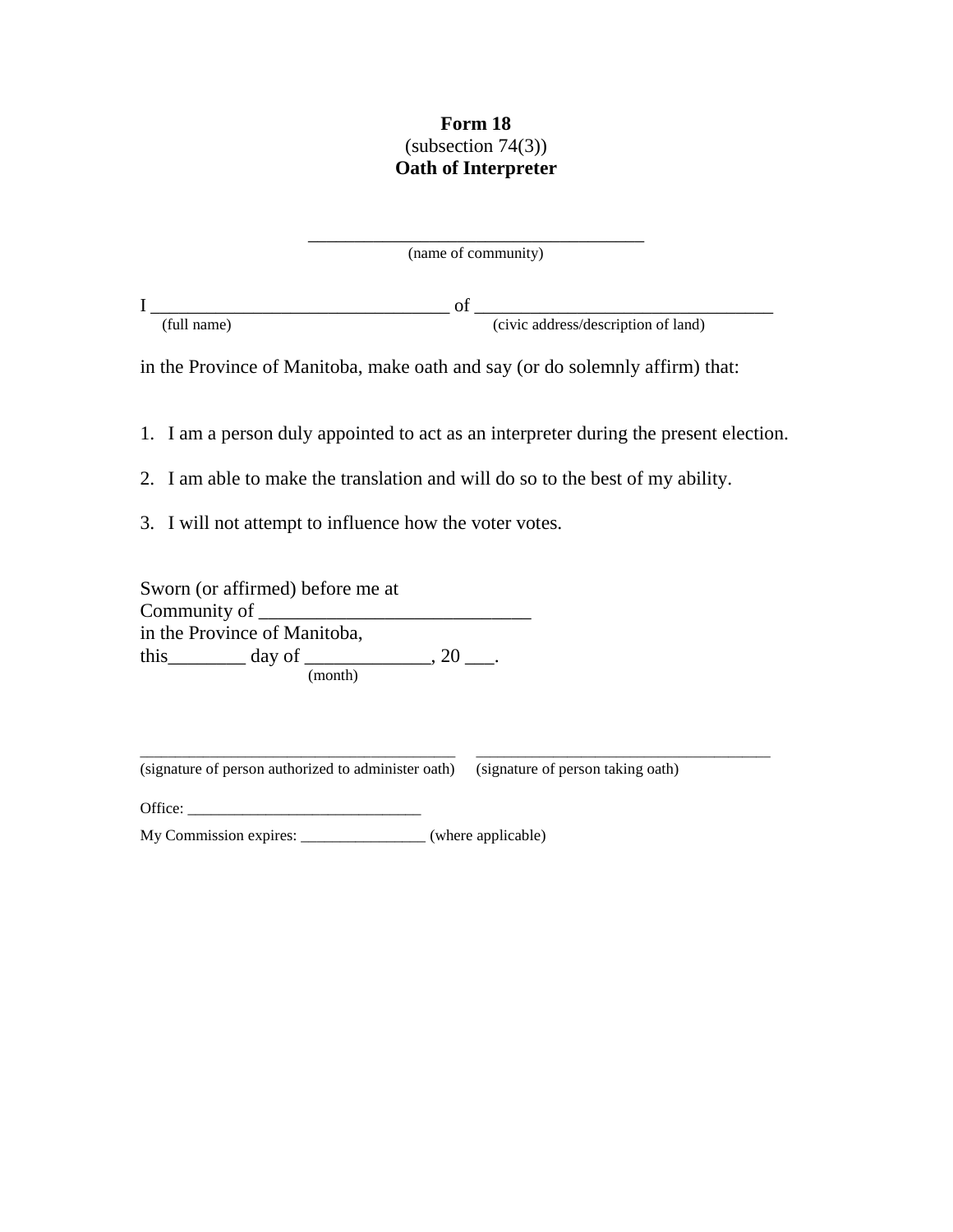#### **Form 19** (sections 85, 86) **Application to Vote by Sealed Envelope**

| (name of community) |  |
|---------------------|--|

\_\_\_\_\_\_\_\_\_\_\_\_\_\_\_\_\_\_\_\_\_\_\_\_\_\_\_\_\_\_\_\_\_\_\_\_\_\_\_\_\_\_\_\_\_ (date of election)

**If you cannot attend the election in person and wish to vote by sealed envelope, please mail or fax this request (fax will be the quickest method) to the senior election official (SEO):**

| <b>SEO</b> Name: | Phone Number: |
|------------------|---------------|
| Address:         | Fax Number:   |

# *THE REQUEST TO VOTE BY SEALED ENVELOPE MUST BE RECEIVED BY THE SEO ON OR BEFORE* \_\_\_\_\_\_\_\_\_\_\_\_\_\_\_\_\_\_\_\_\_\_\_\_\_\_\_\_\_\_\_\_\_\_\_\_\_\_\_\_\_\_\_\_.

(date – three days before election day)

- A ballot package will be mailed to you with instructions. If your application is received less than 10 days before the election, you may make arrangements to have the ballot delivered to you.
- If you apply in person, a ballot package will be given to you at that time.
- Please mark the ballot and return it promptly to ensure the deadline is met.
- Ballots received after 8 p.m. on election day will not be accepted.

# *To qualify to vote, you must be:*

- 1. A Canadian citizen.
- 2. Eighteen years of age or older on election day.
- 3. A resident of the community for at least six months before election day.

**\*Important:** If applying in writing, you must enclose photocopies of ID (an official document issued by the federal, provincial or local government that contains your name, civic address and photograph).

| I am unable to attend the regular or advance voting to vote in the 20 Regular Election. I therefore<br>request that a ballot package be sent to the address below.                     |  |  |  |
|----------------------------------------------------------------------------------------------------------------------------------------------------------------------------------------|--|--|--|
|                                                                                                                                                                                        |  |  |  |
|                                                                                                                                                                                        |  |  |  |
| Declaration: I am qualified to vote in this election, but unable to go in person to vote on election day or on<br>advance voting. I have not otherwise already voted in this election. |  |  |  |
|                                                                                                                                                                                        |  |  |  |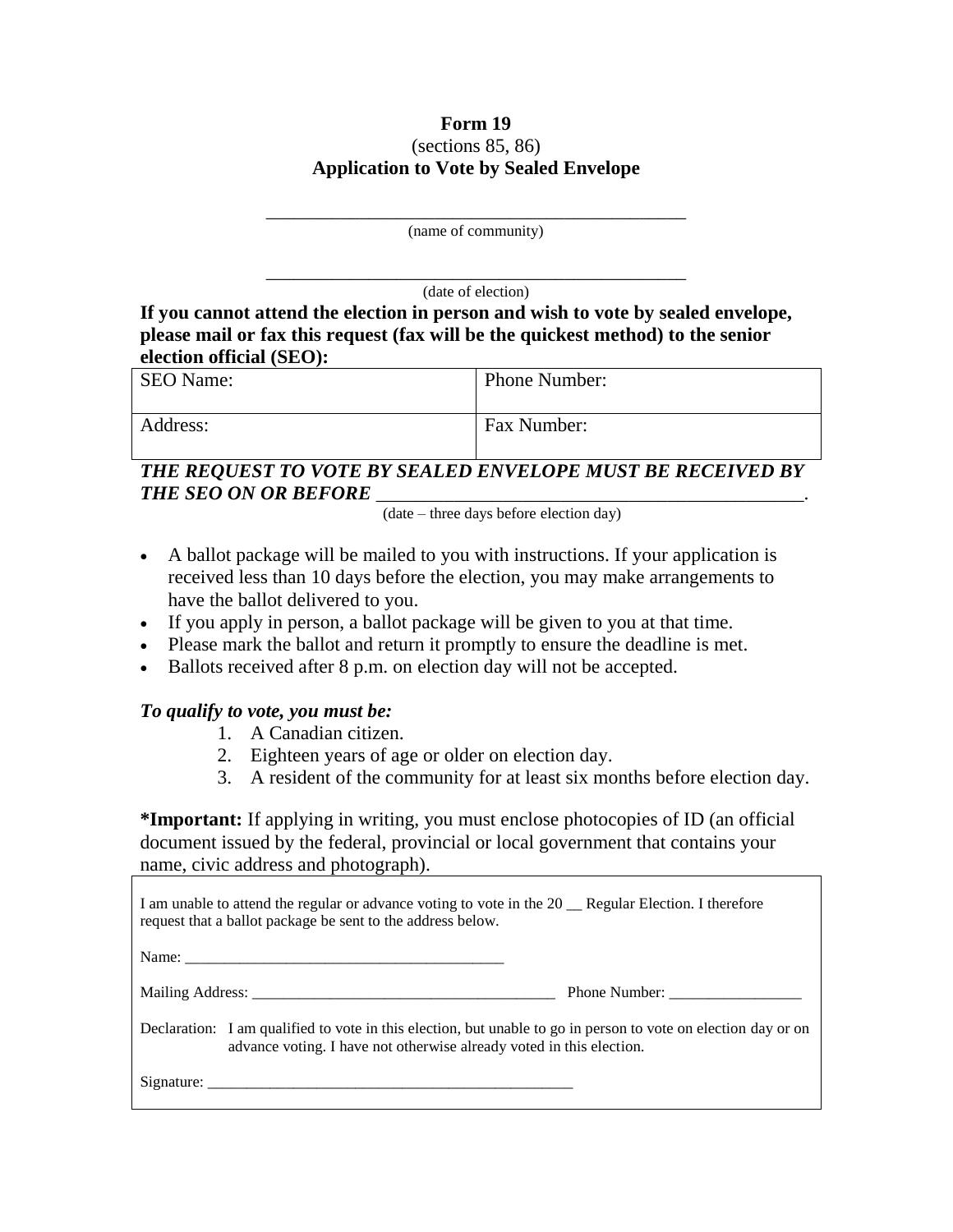#### **Form 20**  $(section 87(a))$ **Instructions for Voting by Sealed Envelope**

- 1. Read carefully these instructions.
- 2. Mark only those marks on the ballot you are instructed to make and no other.
- 3. Mark the ballot with a pencil.
- 4. After you have marked the ballot, fold it so as to show only the initials of the senior election official on the back of it.
- 5. Do not let any person see how you have marked your ballot.
- 6. Insert the ballot into the ballot envelope provided and seal the ballot envelope.
- 7. Insert the ballot envelope into the certificate envelope and seal it.
- 8. Complete and sign the certificate envelope, indicating you are a qualified voter, unable to vote either in advance or at the regular voting place on election day.
- 9. Insert the certificate envelope into the outer envelope, which contains the address of the senior election official.
- 10. Ensure the envelope is returned to the senior election official by 8 p.m. on election day or your ballot will not be counted.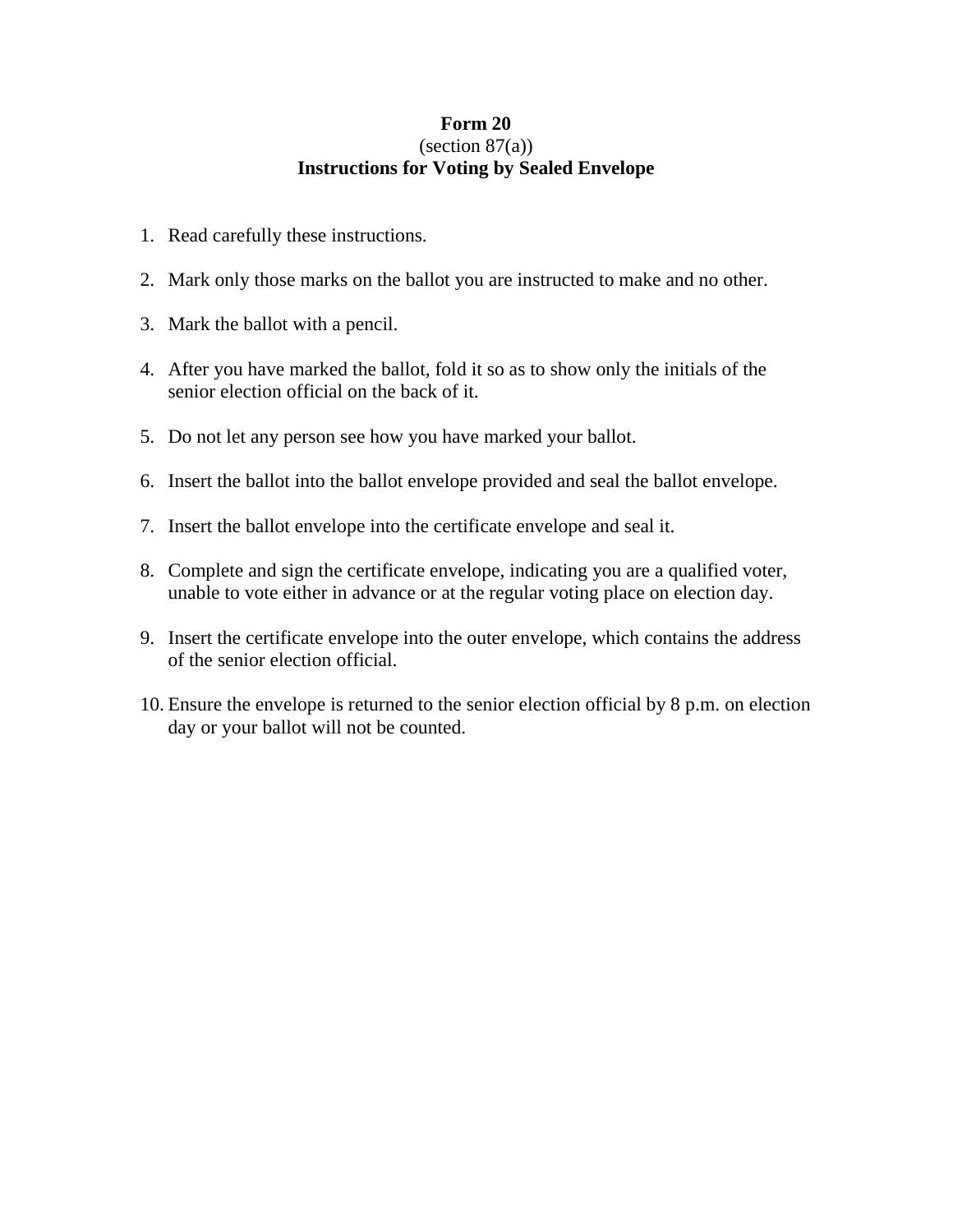#### **Form 21** (section 87(c to e)) **Voting by Sealed Envelope**

#### **Form of Ballot Envelope**

Ballot Envelope

Mark the ballot, insert it in this envelope and seal this envelope.

Name of Community \_\_\_\_\_\_\_\_\_\_\_\_\_\_\_\_\_\_\_\_\_\_\_\_\_\_\_\_\_\_\_\_\_\_\_

#### **Form of Certificate Envelope**

Certificate Envelope

Insert ballot envelope in this envelope and seal this envelope.

Complete the following certificate:

I, \_\_\_\_\_\_\_\_\_\_\_\_\_\_\_\_\_\_\_\_\_\_\_\_\_\_\_\_\_\_ of \_\_\_\_\_\_\_\_\_\_\_\_\_\_\_\_\_\_\_\_\_\_\_\_\_\_\_\_\_\_\_\_\_\_, (name of voter) (civic address/description of land of voter) certify that I am a qualified voter and unable to vote at either the advance or regular

voting for the following reason:

\_\_\_\_\_\_\_\_\_\_\_\_\_\_\_\_\_\_\_\_\_\_\_\_\_\_\_\_\_\_ (signature of voter)

Name of Community: \_\_\_\_\_\_\_\_\_\_\_\_\_\_\_\_\_\_\_\_\_\_\_\_\_\_\_\_\_\_\_\_\_

# **Form of Outer Envelope**

To the Senior Election Official

Name of Community: \_\_\_\_\_\_\_\_\_\_\_\_\_\_\_\_\_\_\_\_\_\_\_\_\_\_\_\_\_\_\_\_\_

\_\_\_\_\_\_\_\_\_\_\_\_\_\_\_\_\_\_\_\_\_\_\_\_\_\_\_\_\_\_\_\_\_\_\_\_\_\_\_\_\_\_\_\_\_\_\_\_\_\_\_\_\_\_\_\_\_\_\_\_\_\_\_\_\_\_\_\_\_\_\_\_\_\_\_\_

\_\_\_\_\_\_\_\_\_\_\_\_\_\_\_\_\_\_\_\_\_\_\_\_\_\_\_\_\_\_\_\_\_\_\_\_\_\_\_\_\_\_\_\_\_\_\_\_\_\_\_\_\_\_\_\_\_\_\_\_\_\_\_\_\_\_\_\_\_\_\_\_\_\_\_\_

Address of Senior Election Official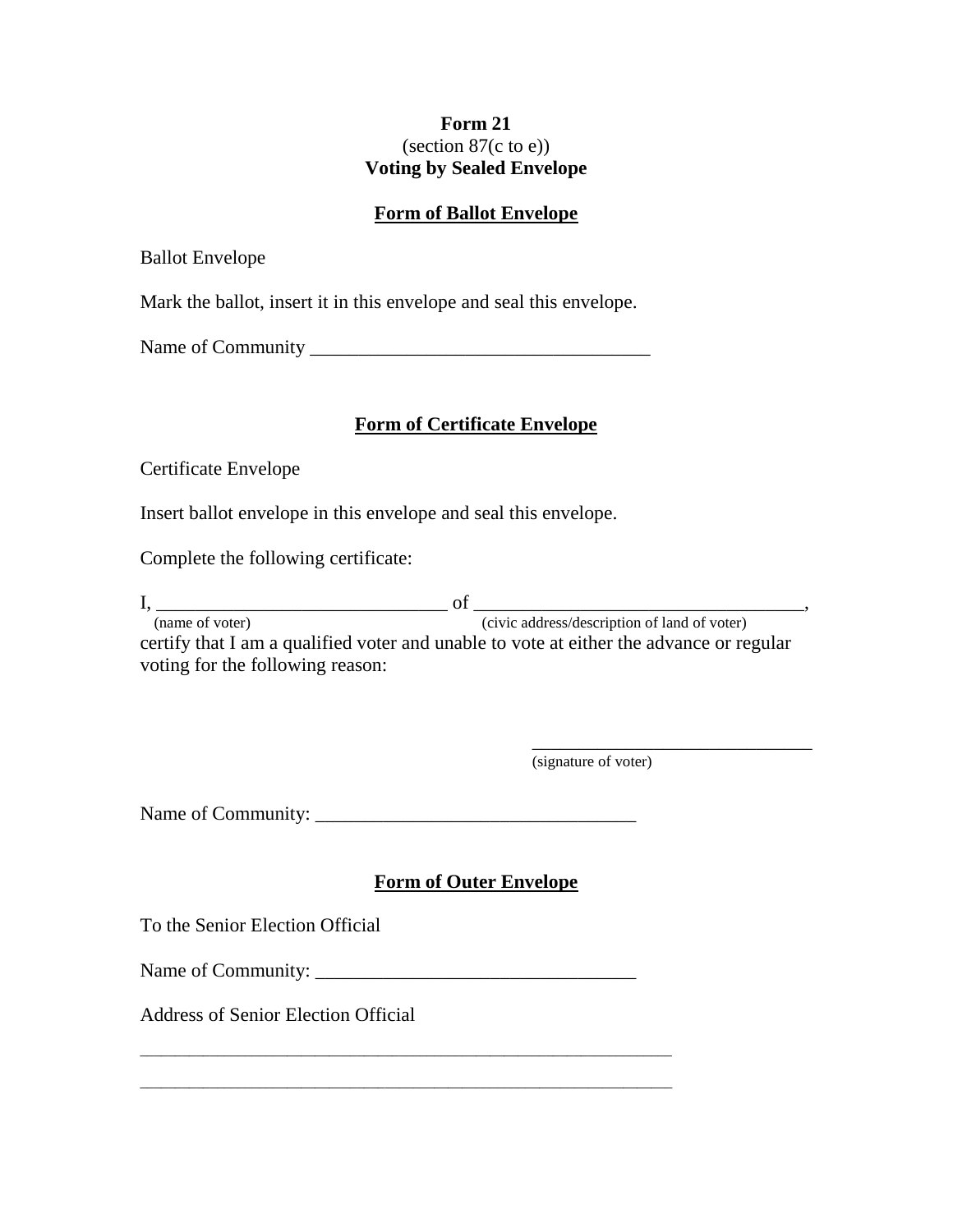# **Form 22**  $\frac{1}{2}$  (subsection 94(1)) **Ballot Account**

| (name of community)                                                                        |                          |
|--------------------------------------------------------------------------------------------|--------------------------|
|                                                                                            |                          |
|                                                                                            |                          |
| <b>Ballot Account</b>                                                                      |                          |
| 1. Number of voters who voted at the voting place                                          |                          |
| 2. Number of spoiled ballots                                                               |                          |
| 3. Number of unused ballots                                                                |                          |
|                                                                                            | Total____________        |
| 4. Number of ballots supplied at the voting place                                          |                          |
|                                                                                            | $(1 + 2 + 3$ should = 4) |
| *Attach the ballot account form to the voting record.                                      |                          |
| I/We hereby certify that the above statement is correct.                                   |                          |
| Dated at __________________, in Manitoba, this ____day of ____________, 20 ___.<br>(place) | (month)                  |
|                                                                                            |                          |

\_\_\_\_\_\_\_\_\_\_\_\_\_\_\_\_\_\_\_\_\_\_\_\_\_\_\_\_\_\_\_\_\_\_\_\_\_\_ \_\_\_\_\_\_\_\_\_\_\_\_\_\_\_\_\_\_\_\_\_\_\_\_\_\_\_\_\_\_\_\_\_\_\_

(signature of senior election official) (signature of voting official)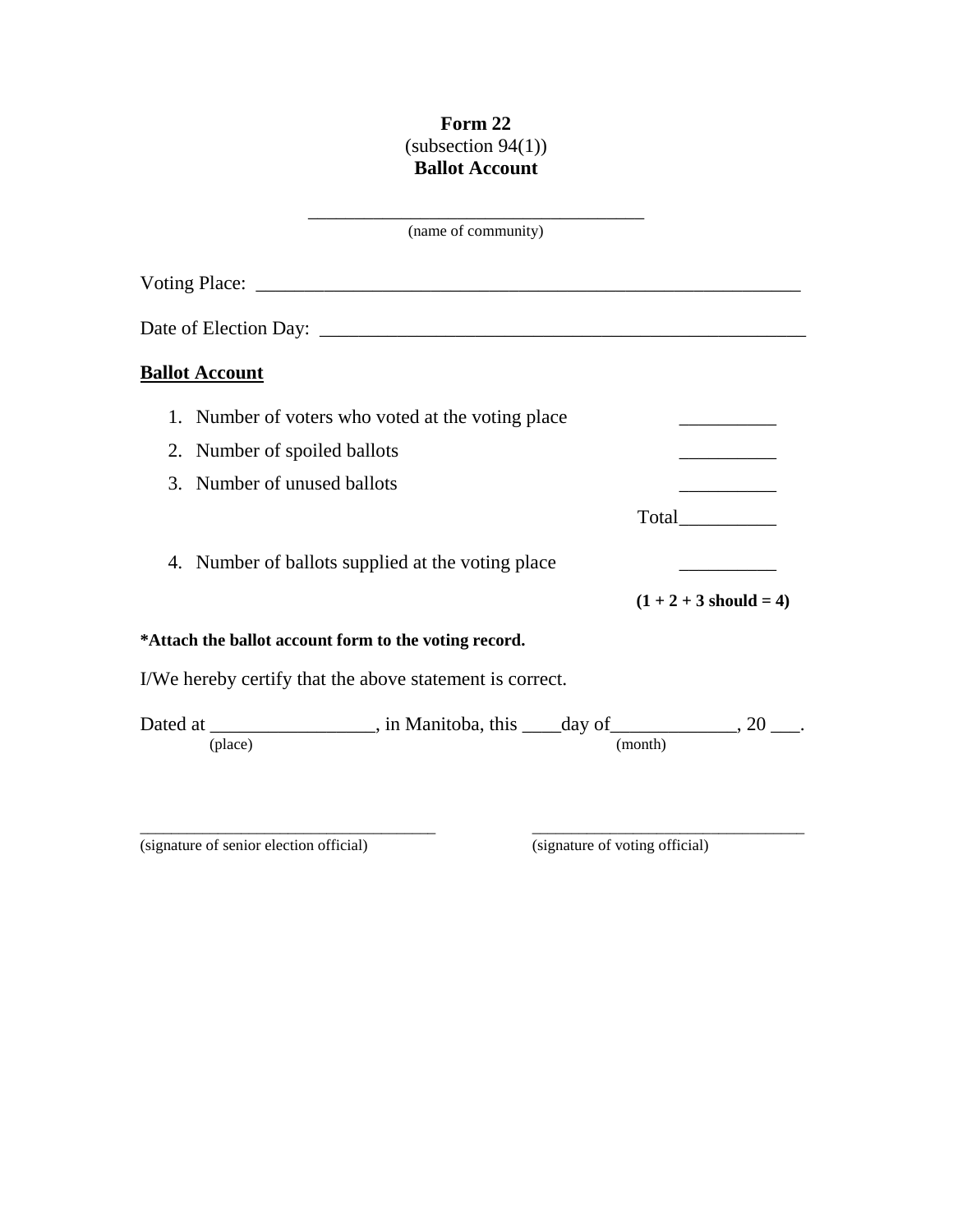## **Form 23**  $(subsection 96(1))$ **Statement of the Vote**

| (name of community)                                                                                                                                                                                                                                                                                                                                                  |                                                                                             |  |
|----------------------------------------------------------------------------------------------------------------------------------------------------------------------------------------------------------------------------------------------------------------------------------------------------------------------------------------------------------------------|---------------------------------------------------------------------------------------------|--|
|                                                                                                                                                                                                                                                                                                                                                                      |                                                                                             |  |
|                                                                                                                                                                                                                                                                                                                                                                      |                                                                                             |  |
| Description of election offices to be filled: __________________________________                                                                                                                                                                                                                                                                                     |                                                                                             |  |
| <b>Ballot Count</b><br>Number of ballots counted:<br>(i) Accepted                                                                                                                                                                                                                                                                                                    | Note: Number of ballots added from:<br>• Advance Voting:<br>• Sealed Envelope Voting: _____ |  |
|                                                                                                                                                                                                                                                                                                                                                                      | Subtotal 1                                                                                  |  |
| Number of ballots counted for each candidate:<br>the control of the control of the control of the control of the control of<br><u> 1989 - Johann Barbara, martxa al III-lea (h. 1978).</u>                                                                                                                                                                           |                                                                                             |  |
| Number of ballots rejected in the count:<br>(i) Rejected                                                                                                                                                                                                                                                                                                             | Subtotal $2 \_\_$                                                                           |  |
| Number of ballots spoiled:<br><u> 1989 - Jan Barbara Barat III a Barbara a Barbara a Barbara a Barbara a Barbara a Barbara a Barbara a Barbara a Barbara a Barbara a Barbara a Barbara a Barbara a Barbara a Barbara a Barbara a Barbara a Barbara a Barbara a</u><br>Number of ballots declined:<br>Number of ballots discarded:<br>Unused ballots, to be returned: | Subtotal $3 \_\_\_\_\_\_\$                                                                  |  |
| <b>Total</b> number of ballots supplied by the senior election official:<br>I/We hereby certify that the above statement is correct.                                                                                                                                                                                                                                 | (Subtotal $1 + 2 + 3$ )                                                                     |  |
| (place)                                                                                                                                                                                                                                                                                                                                                              | (month)                                                                                     |  |
| (signature of senior election official)                                                                                                                                                                                                                                                                                                                              | (signature of voting official)                                                              |  |

**\*\*Important Note: Do not** enclose the original statement of the vote in the ballot box. Make a copy to enclose in the ballot box before the box is sealed.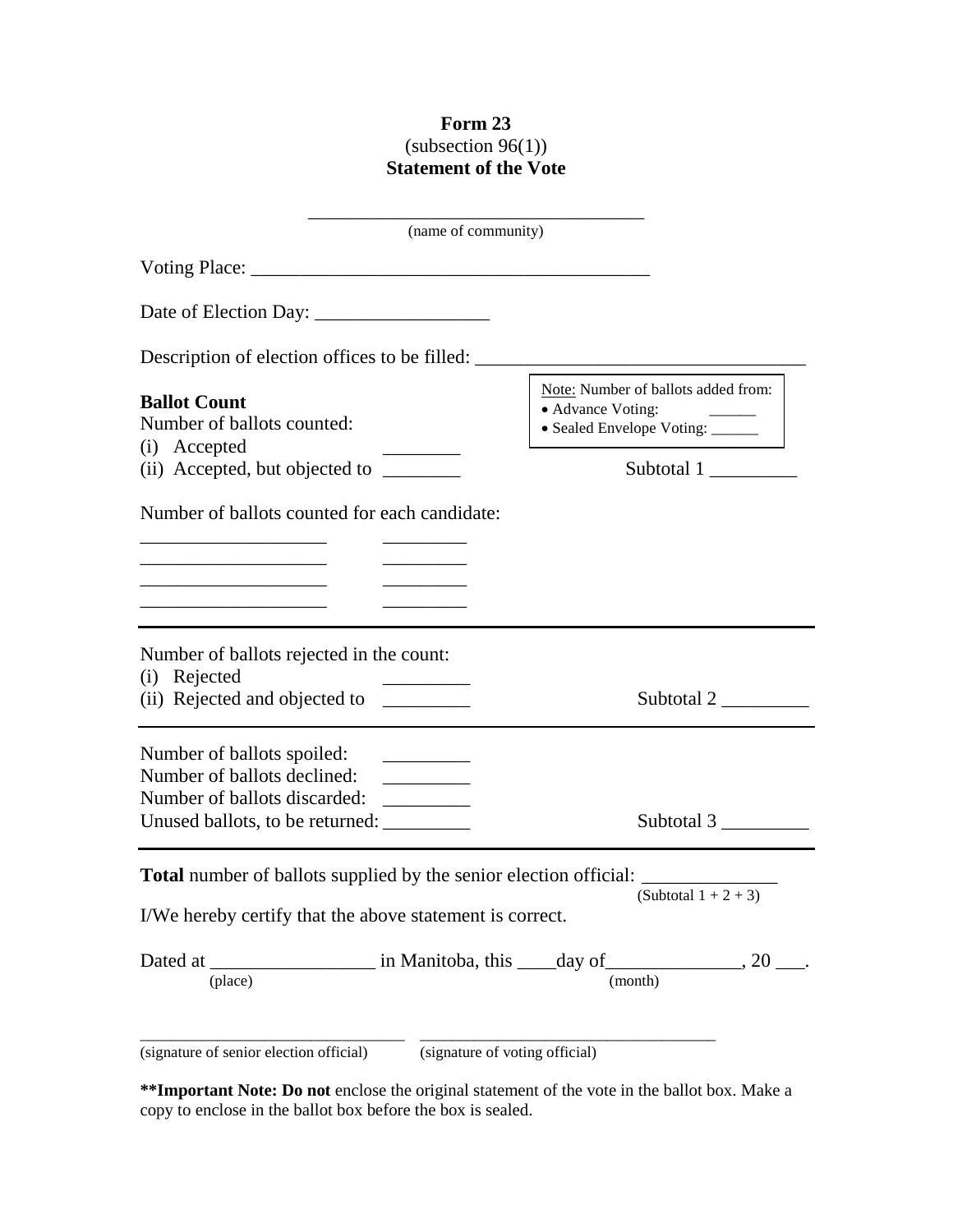## **Form 24** (subsection 99(2)) **Statement of Official Results**

\_\_\_\_\_\_\_\_\_\_\_\_\_\_\_\_\_\_\_\_\_\_\_\_\_\_\_\_\_\_\_\_\_\_\_\_\_\_ (name of community)

I, the undersigned, the senior election official in the community, certify that below is an accurate summary of the votes counted for each candidate in respect of this election.

For Mayor:

Names of Candidates Number of Votes

For Councillors:

Names of Candidates Number of Votes

I also certify that \_\_\_\_\_\_\_\_\_\_\_\_ ballot papers were declined, spoiled, rejected or (indicate number) taken from the voting place.

Dated at \_\_\_\_\_\_\_\_\_\_\_\_\_\_\_\_\_\_\_\_\_\_\_, this \_\_\_\_\_\_day of \_\_\_\_\_\_\_\_\_\_\_\_\_, 20\_\_\_\_. (place) (month)

(signature of senior election official)

\_\_\_\_\_\_\_\_\_\_\_\_\_\_\_\_\_\_\_\_\_\_\_\_\_\_\_\_\_\_\_\_\_\_